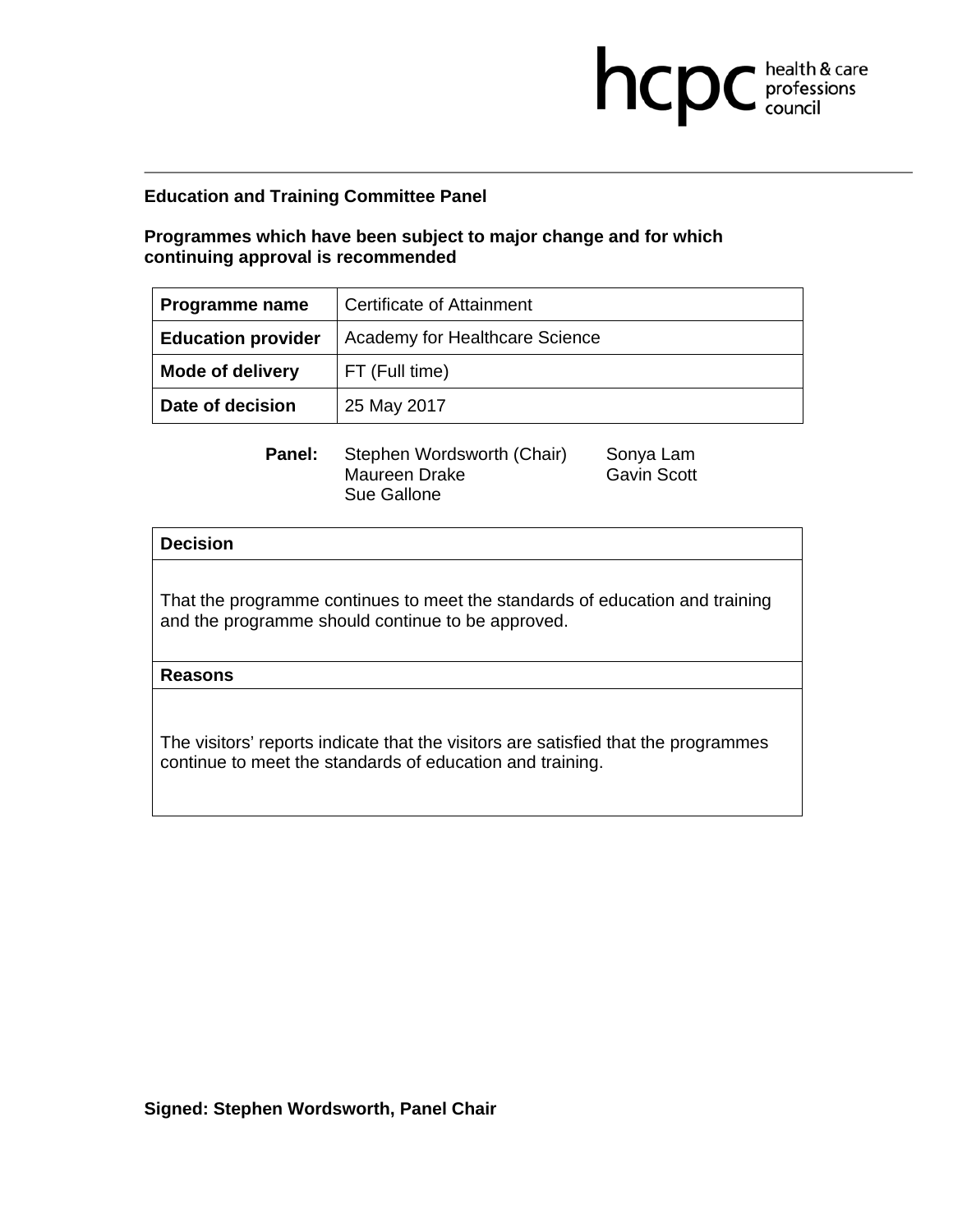**Programmes which have been subject to major change and for which continuing approval is recommended** 

| Programme name            | Certificate of Equivalence     |
|---------------------------|--------------------------------|
| <b>Education provider</b> | Academy for Healthcare Science |
| <b>Mode of delivery</b>   | FT (Full time)                 |
| Date of decision          | 25 May 2017                    |

**Panel:** Stephen Wordsworth (Chair) Sonya Lam Maureen Drake Gavin Scott Sue Gallone

**health & care** 

## **Decision**

That the programme continues to meet the standards of education and training and the programme should continue to be approved.

**Reasons**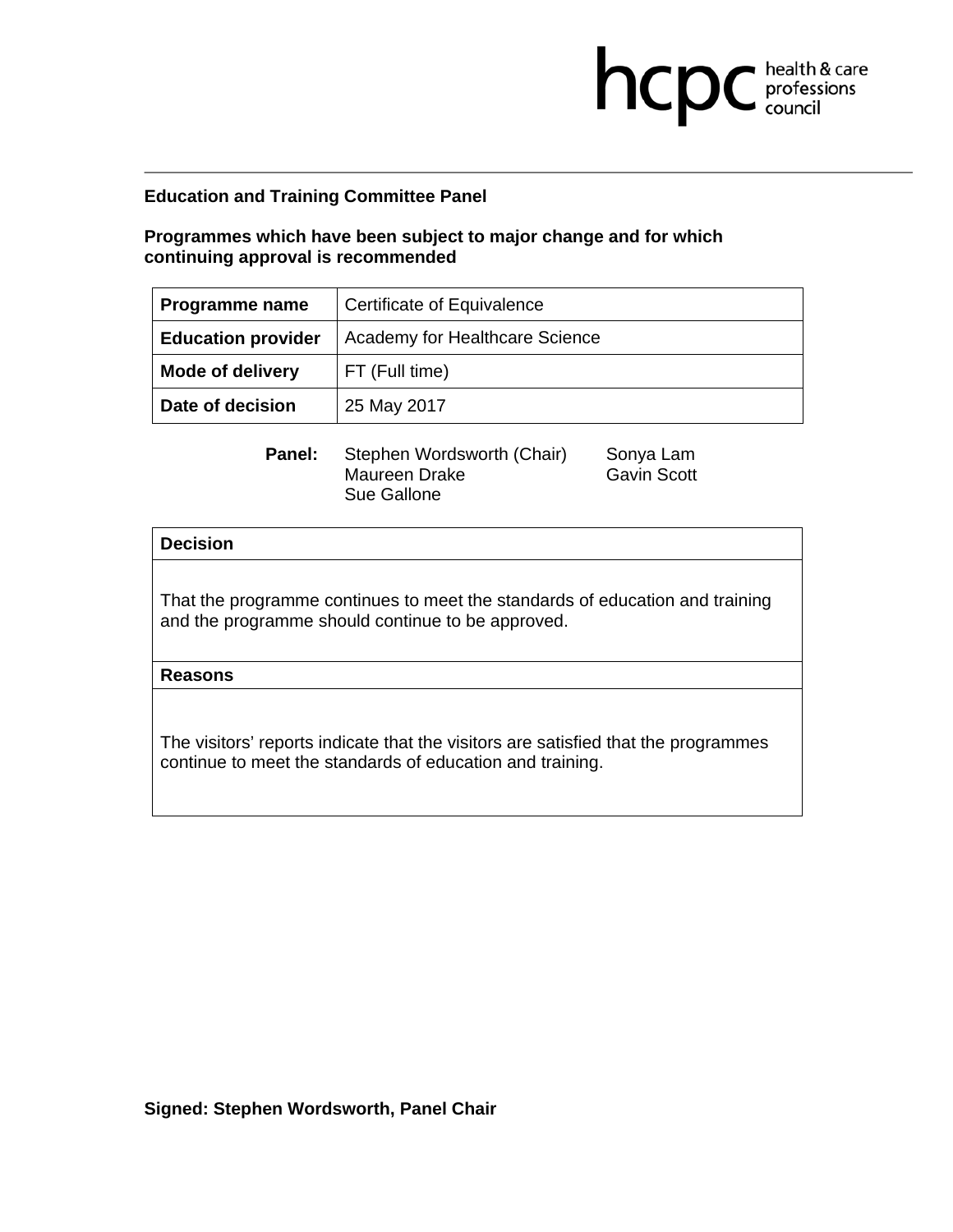**Programmes which have been subject to major change and for which continuing approval is recommended** 

| <b>Programme name</b>     | BSc (Hons) Speech and Language Therapy |
|---------------------------|----------------------------------------|
| <b>Education provider</b> | <b>Birmingham City University</b>      |
| <b>Mode of delivery</b>   | FT (Full time)                         |
| Date of decision          | 25 May 2017                            |

**Panel:** Stephen Wordsworth (Chair) Sonya Lam Maureen Drake Gavin Scott Sue Gallone

**health & care** 

## **Decision**

That the programme continues to meet the standards of education and training and the programme should continue to be approved.

**Reasons**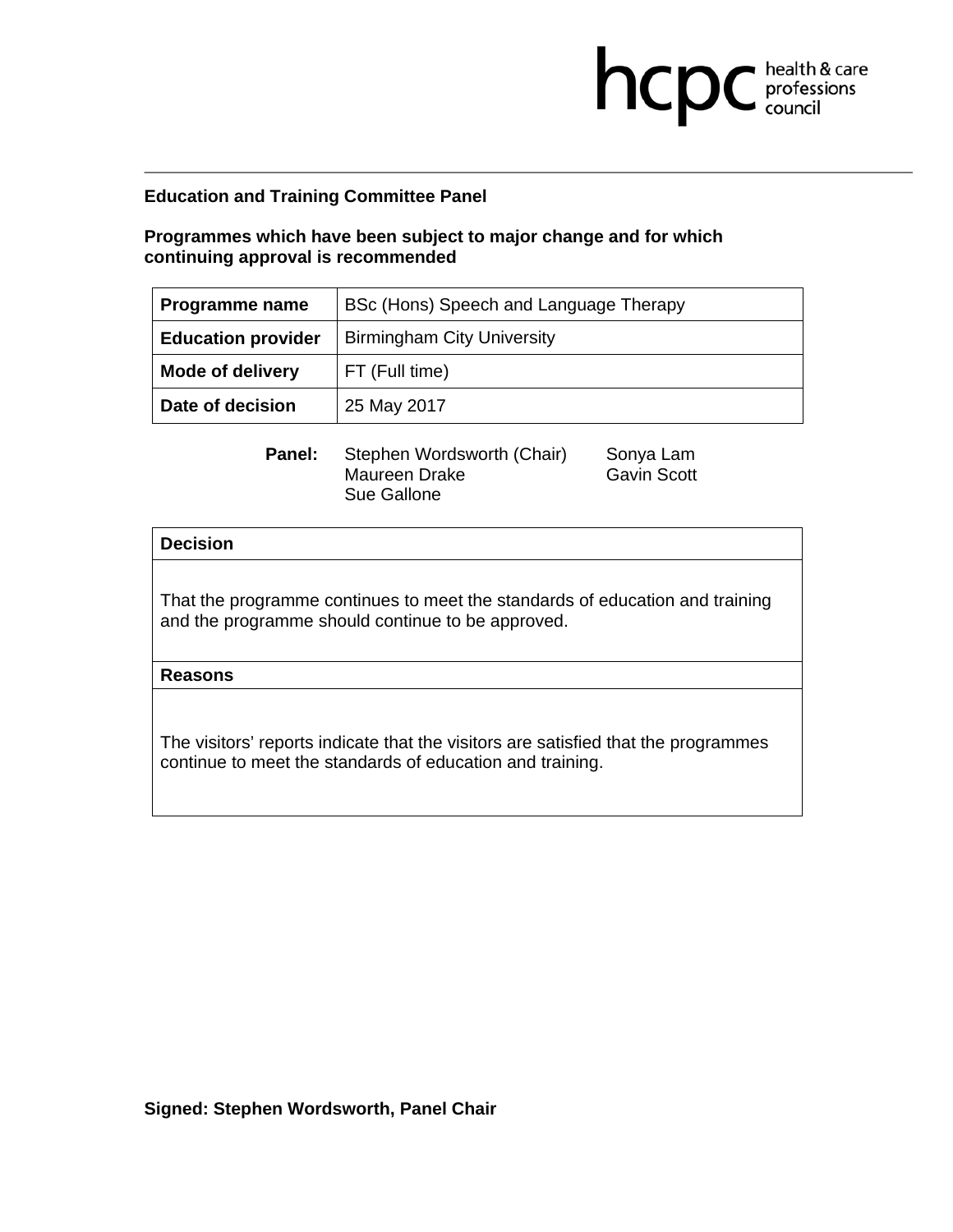**Programmes which have been subject to major change and for which continuing approval is recommended** 

| Programme name            | BSc (Hons) Speech and Language Therapy |
|---------------------------|----------------------------------------|
| <b>Education provider</b> | <b>Birmingham City University</b>      |
| <b>Mode of delivery</b>   | PT (Part time)                         |
| Date of decision          | 25 May 2017                            |

**Panel:** Stephen Wordsworth (Chair) Sonya Lam Maureen Drake Gavin Scott Sue Gallone

**health & care** 

## **Decision**

That the programme continues to meet the standards of education and training and the programme should continue to be approved.

**Reasons**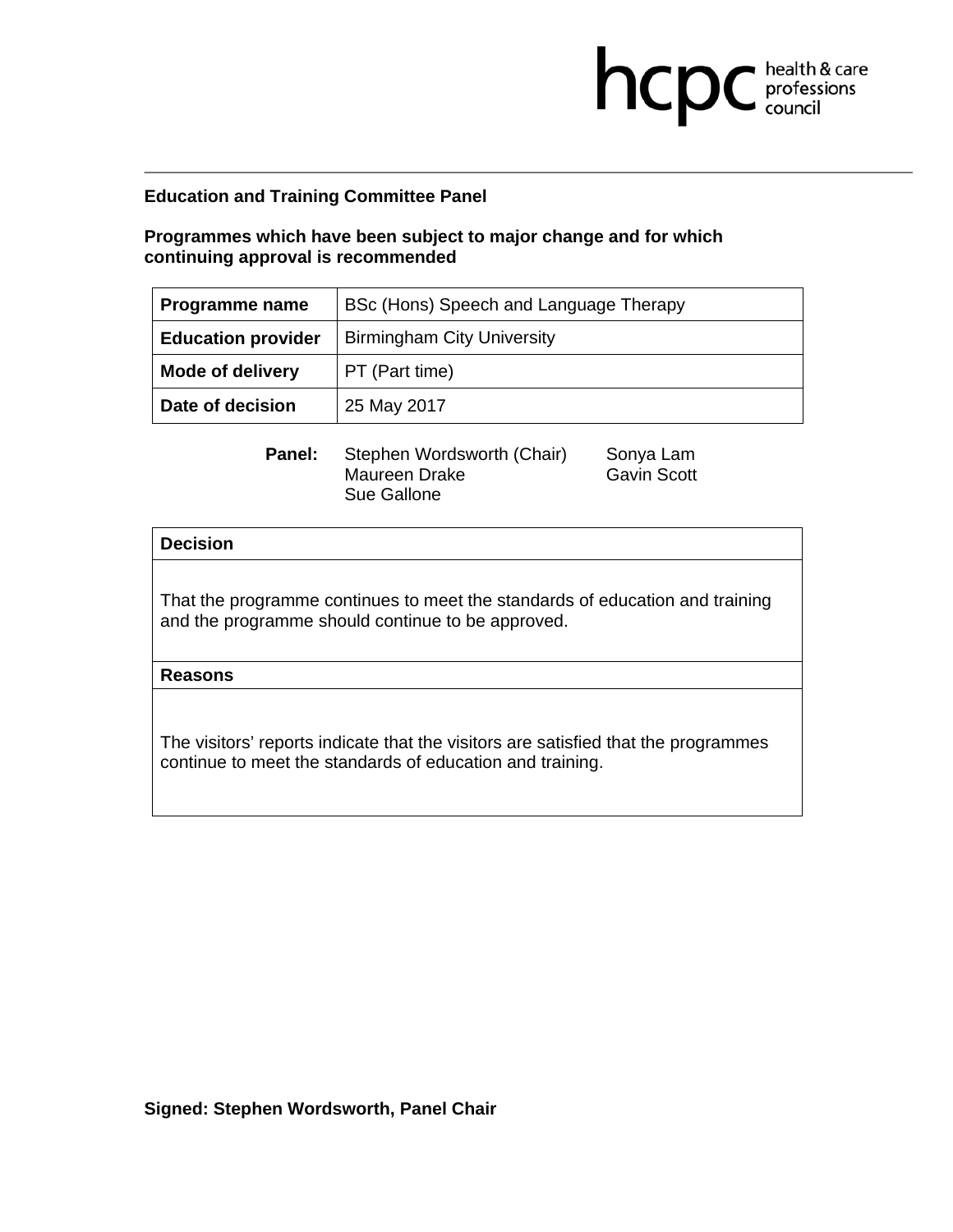**Programmes which have been subject to major change and for which continuing approval is recommended** 

| Programme name            | DipHE Operating Department Practice |
|---------------------------|-------------------------------------|
| <b>Education provider</b> | <b>Birmingham City University</b>   |
| <b>Mode of delivery</b>   | FT (Full time)                      |
| Date of decision          | 25 May 2017                         |

**Panel:** Stephen Wordsworth (Chair) Sonya Lam Maureen Drake Gavin Scott Sue Gallone

**health & care** 

## **Decision**

That the programme continues to meet the standards of education and training and the programme should continue to be approved.

**Reasons**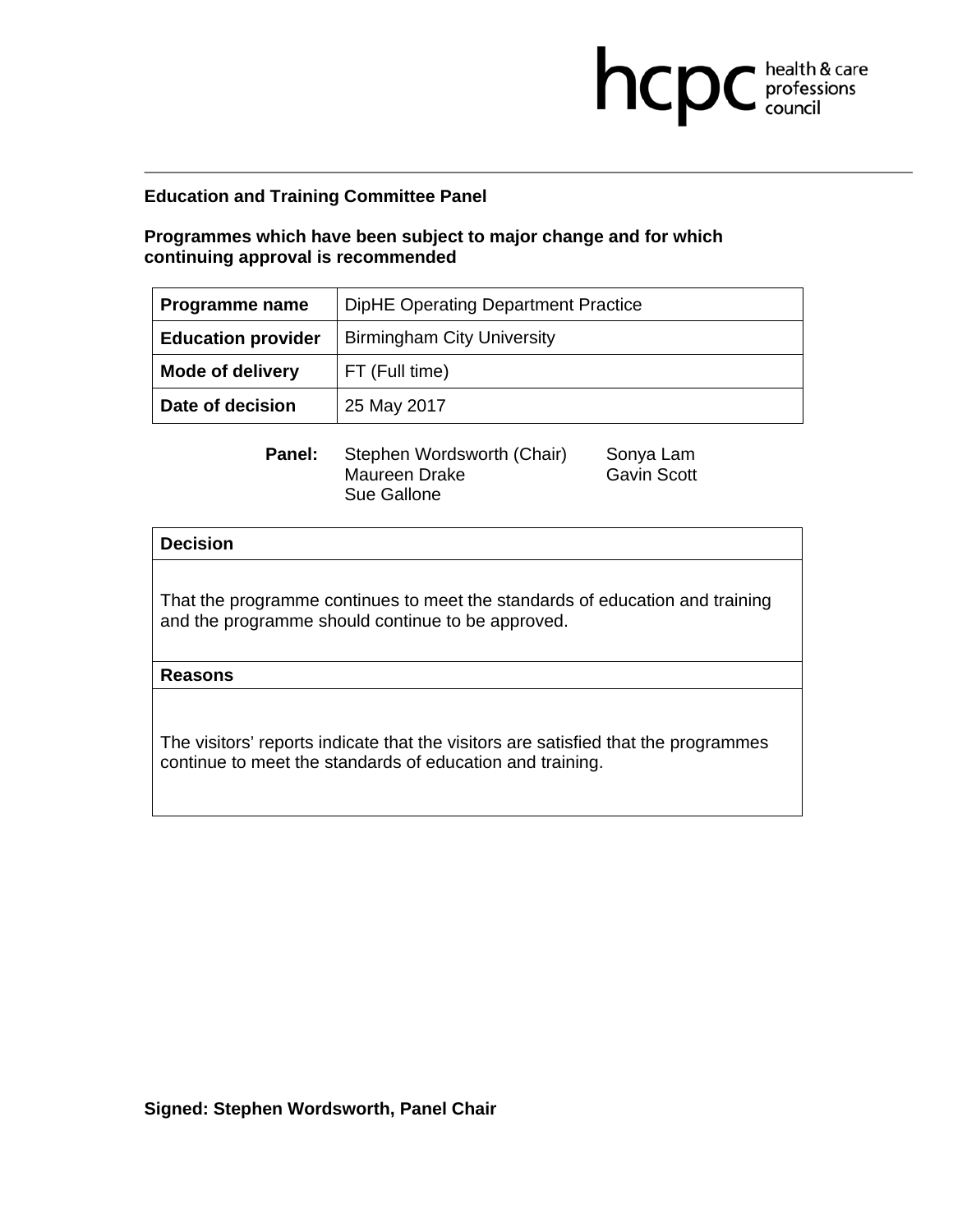**Programmes which have been subject to major change and for which continuing approval is recommended** 

| Programme name            | Dip HE Paramedic Science          |
|---------------------------|-----------------------------------|
| <b>Education provider</b> | <b>Birmingham City University</b> |
| <b>Mode of delivery</b>   | FT (Full time)                    |
| Date of decision          | 25 May 2017                       |

**Panel:** Stephen Wordsworth (Chair) Sonya Lam Maureen Drake Gavin Scott Sue Gallone

**health & care** 

## **Decision**

That the programme continues to meet the standards of education and training and the programme should continue to be approved.

**Reasons**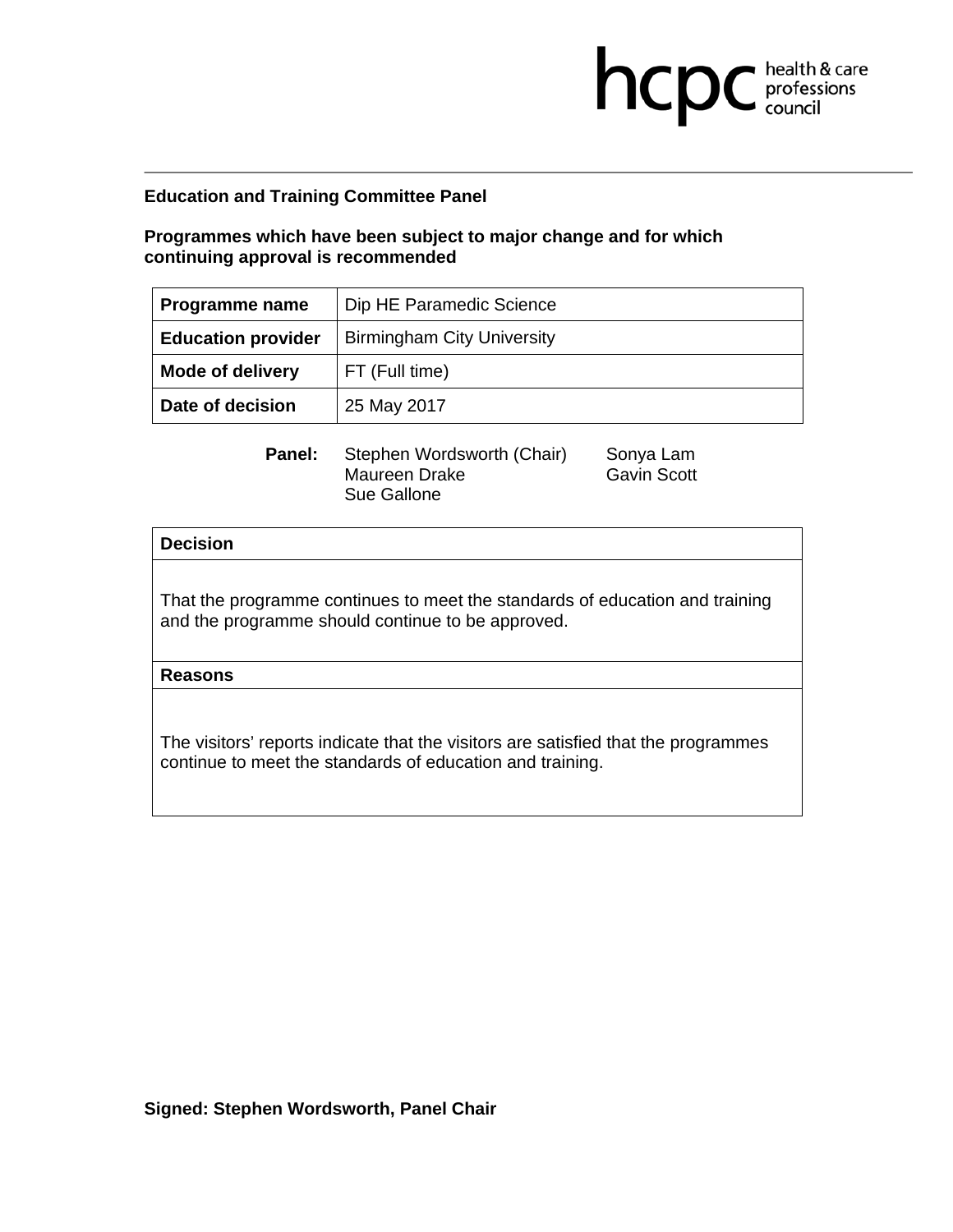# **Programmes which have been subject to major change and for which continuing approval is recommended**

| Programme name            | Diploma of Higher Education Operating Department<br>Practice |
|---------------------------|--------------------------------------------------------------|
| <b>Education provider</b> | University of Bedfordshire                                   |
| <b>Mode of delivery</b>   | FT (Full time)                                               |
| Date of decision          | 25 May 2017                                                  |

| Panel: | Stephen Wordsworth (Chair) | Sonya Lam          |
|--------|----------------------------|--------------------|
|        | Maureen Drake              | <b>Gavin Scott</b> |
|        | Sue Gallone                |                    |

# avin Scott

**health & care** 

## **Decision**

That the programme continues to meet the standards of education and training and the programme should continue to be approved.

## **Reasons**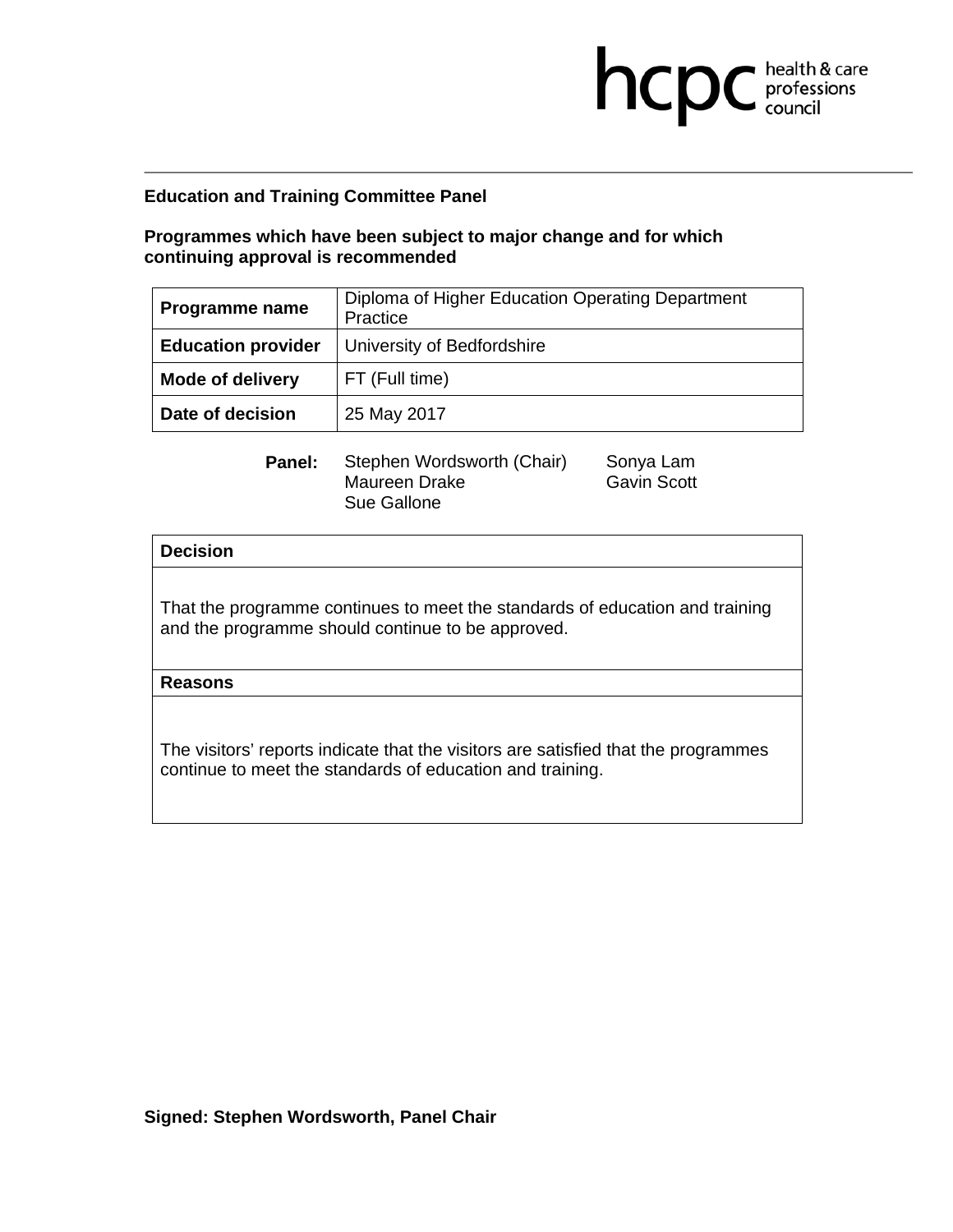# **Programmes which have been subject to major change and for which continuing approval is recommended**

| <b>Programme name</b>     | BSc (Hons) Operating Department Practice |
|---------------------------|------------------------------------------|
| <b>Education provider</b> | University of Bedfordshire               |
| <b>Mode of delivery</b>   | FT (Full time)                           |
| Date of decision          | 25 May 2017                              |

**Panel:** Stephen Wordsworth (Chair) Sonya Lam Maureen Drake Gavin Scott Sue Gallone

**health & care** 

## **Decision**

That the programme continues to meet the standards of education and training and the programme should continue to be approved.

**Reasons**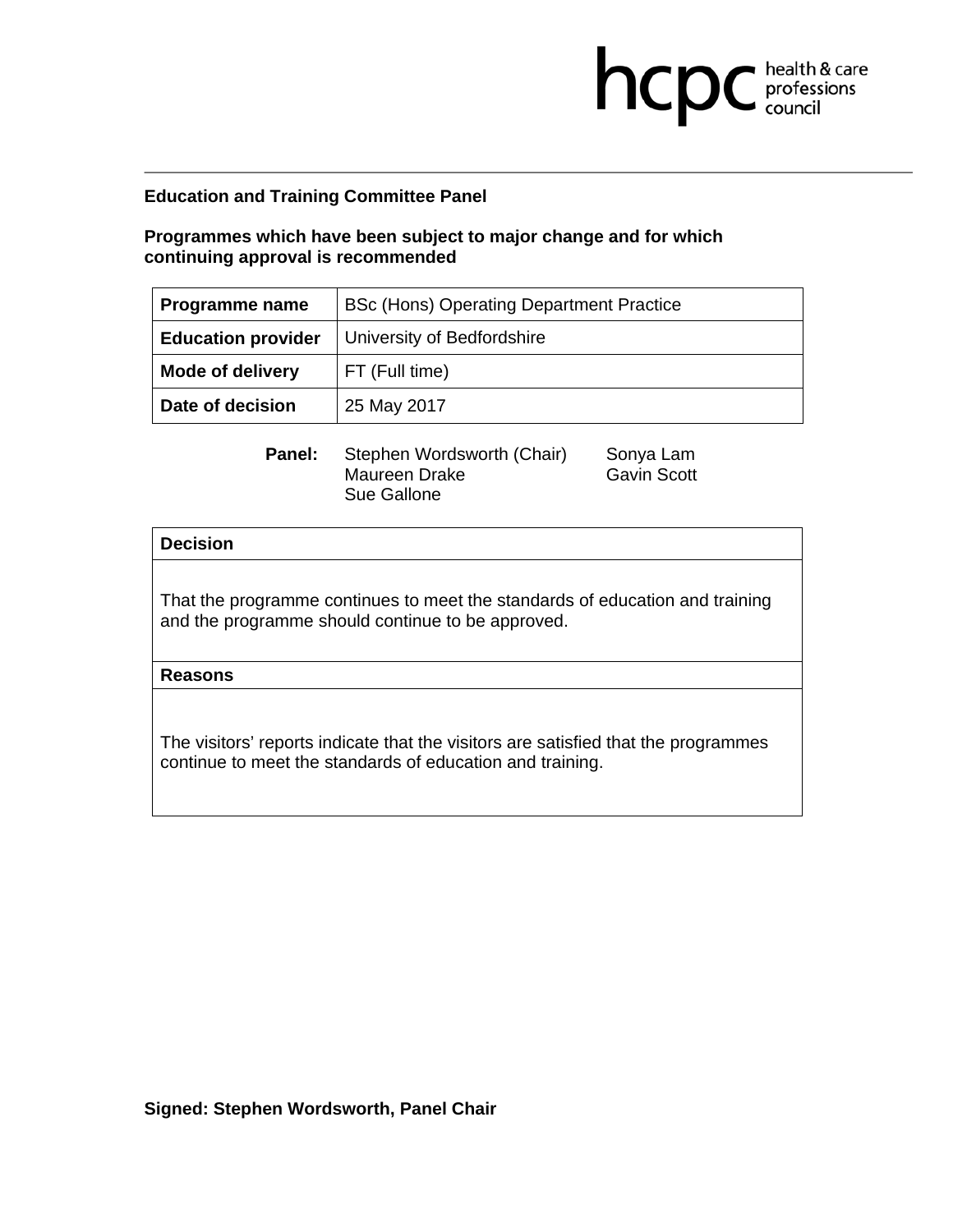# **Programmes which have been subject to major change and for which continuing approval is recommended**

| <b>Programme name</b>     | Qualification in Occupational Psychology (Stage 2) |
|---------------------------|----------------------------------------------------|
| <b>Education provider</b> | <b>British Psychological Society</b>               |
| <b>Mode of delivery</b>   | FLX (Flexible)                                     |
| Date of decision          | 25 May 2017                                        |

**Panel:** Stephen Wordsworth (Chair) Sonya Lam Maureen Drake Gavin Scott Sue Gallone

**health & care** 

## **Decision**

That the programme continues to meet the standards of education and training and the programme should continue to be approved.

**Reasons**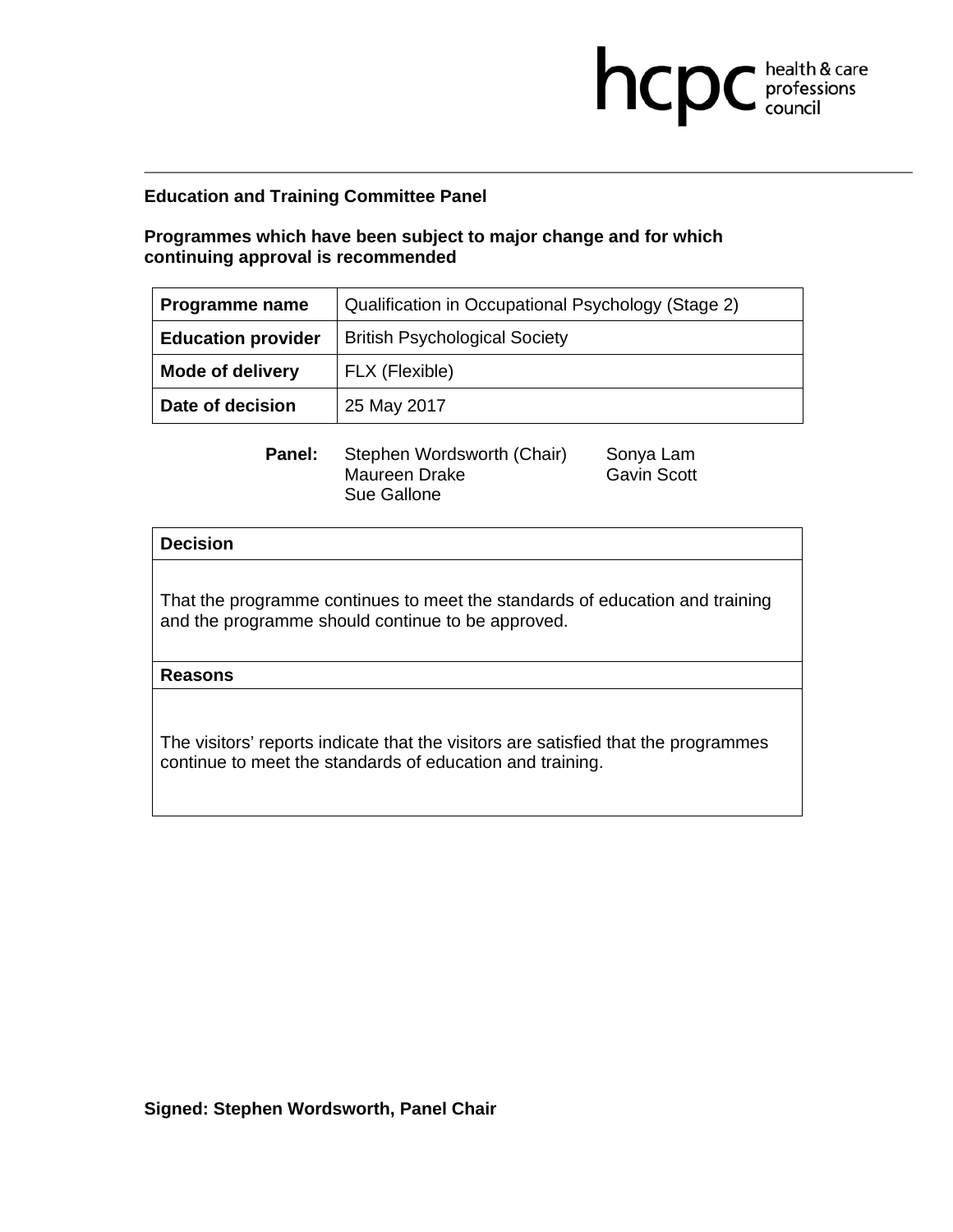# **Programmes which have been subject to major change and for which continuing approval is recommended**

| Programme name                                                                | Doctorate in Clinical Psychology (D.Clin.Psy) |
|-------------------------------------------------------------------------------|-----------------------------------------------|
| <b>Education provider</b><br>University of Coventry and University of Warwick |                                               |
| <b>Mode of delivery</b>                                                       | FT (Full time)                                |
| Date of decision                                                              | 25 May 2017                                   |

**Panel:** Stephen Wordsworth (Chair) Sonya Lam Maureen Drake Gavin Scott Sue Gallone

**health & care** 

## **Decision**

That the programme continues to meet the standards of education and training and the programme should continue to be approved.

**Reasons**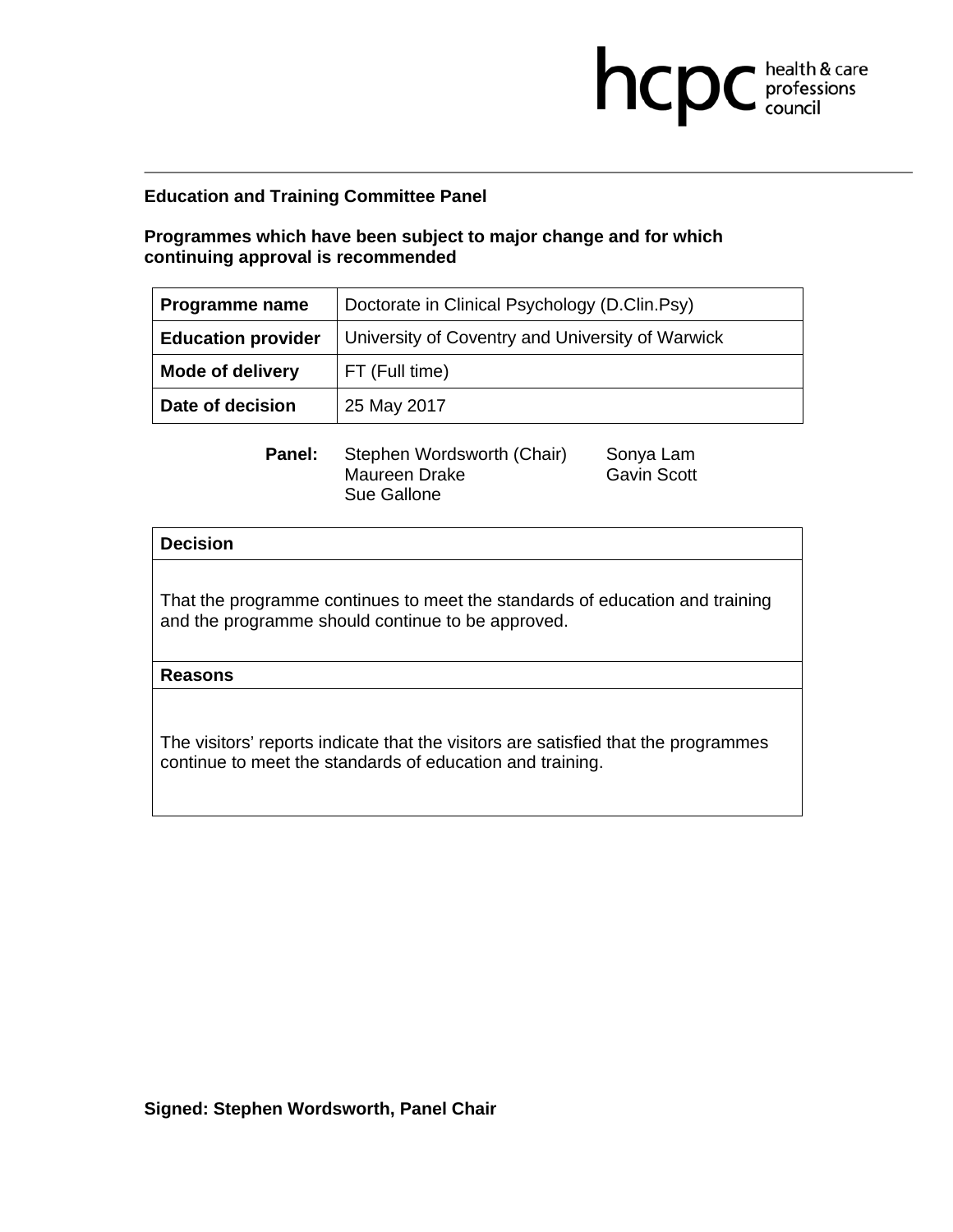# **Programmes which have been subject to major change and for which continuing approval is recommended**

| Programme name            | MA Drama and Movement Therapy                                                       |
|---------------------------|-------------------------------------------------------------------------------------|
| <b>Education provider</b> | The Royal Central School of Speech and Drama<br>(validated by Univeristy of London) |
| <b>Mode of delivery</b>   | FT (Full time)                                                                      |
| Date of decision          | 25 May 2017                                                                         |

| Panel: | Stephen Wordsworth (Chair) | Sonya Lam          |
|--------|----------------------------|--------------------|
|        | Maureen Drake              | <b>Gavin Scott</b> |
|        | Sue Gallone                |                    |

**Bavin Scott** 

**health & care** 

## **Decision**

That the programme continues to meet the standards of education and training and the programme should continue to be approved.

## **Reasons**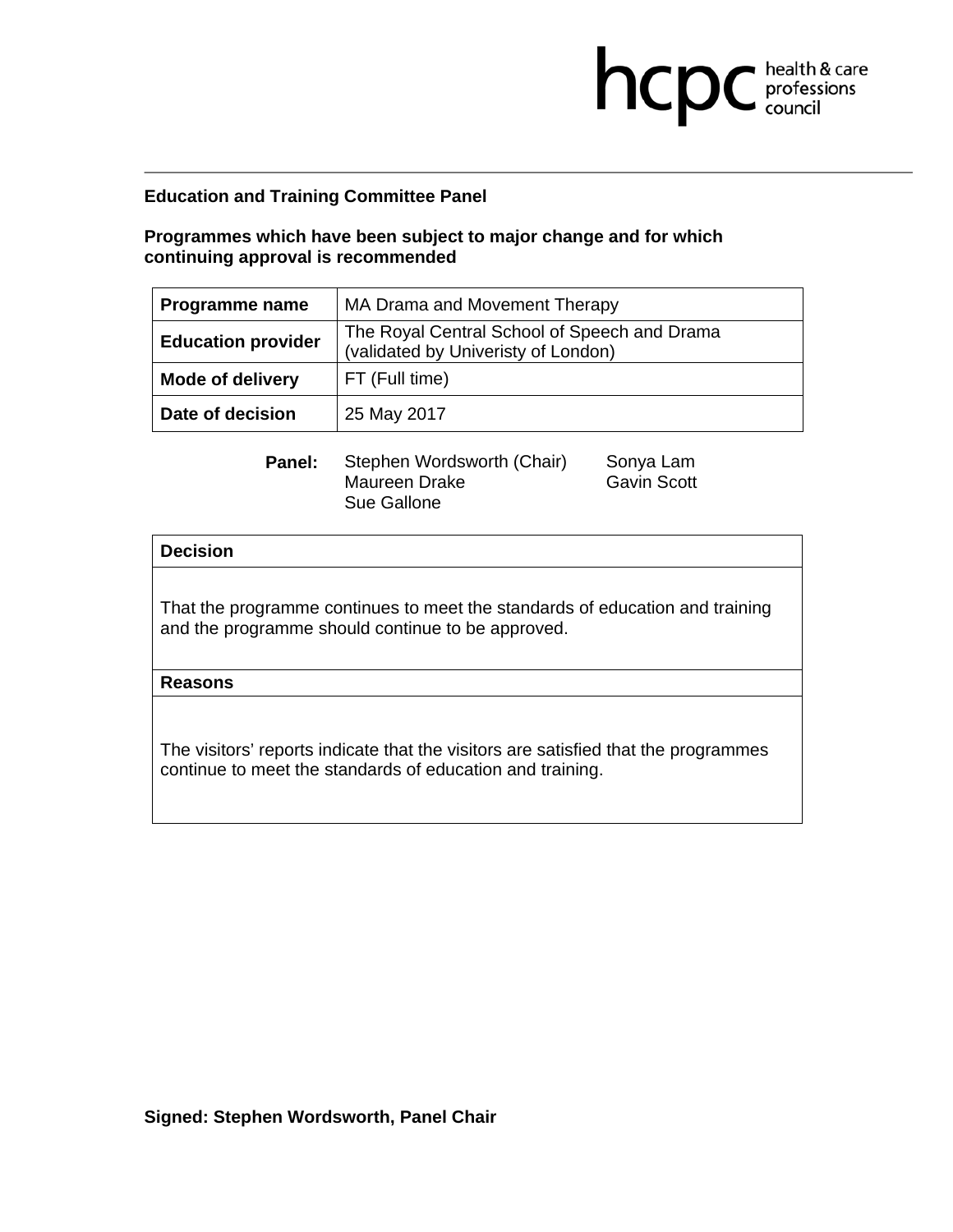**Programmes which have been subject to major change and for which continuing approval is recommended** 

| Programme name            | <b>MA Art Therapy</b> |
|---------------------------|-----------------------|
| <b>Education provider</b> | University of Derby   |
| <b>Mode of delivery</b>   | FT (Full time)        |
| Date of decision          | 25 May 2017           |

**Panel:** Stephen Wordsworth (Chair) Sonya Lam Maureen Drake Gavin Scott Sue Gallone

**health & care** 

## **Decision**

That the programme continues to meet the standards of education and training and the programme should continue to be approved.

**Reasons**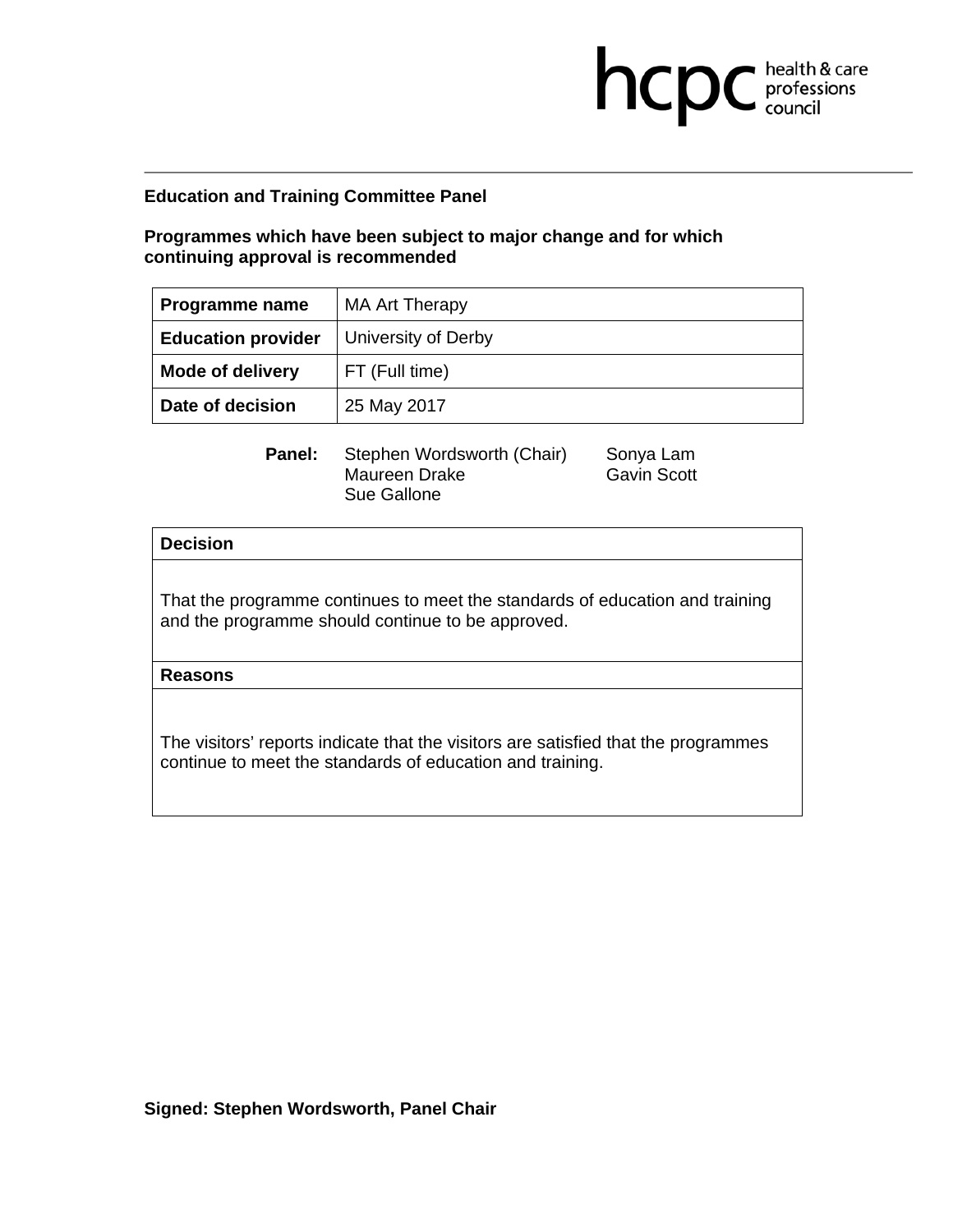# **Programmes which have been subject to major change and for which continuing approval is recommended**

| Programme name            | The Frontline Academy (PG Dip Social Work)                              |
|---------------------------|-------------------------------------------------------------------------|
| <b>Education provider</b> | The Frontline Organisation (validated by University of<br>Bedfordshire) |
| <b>Mode of delivery</b>   | FT (Full time)                                                          |
| Date of decision          | 25 May 2017                                                             |

| Panel: | Stephen Wordsworth (Chair) | Sonya Lam          |
|--------|----------------------------|--------------------|
|        | Maureen Drake              | <b>Gavin Scott</b> |
|        | Sue Gallone                |                    |

Gavin Scott

**health & care** 

## **Decision**

That the programme continues to meet the standards of education and training and the programme should continue to be approved.

## **Reasons**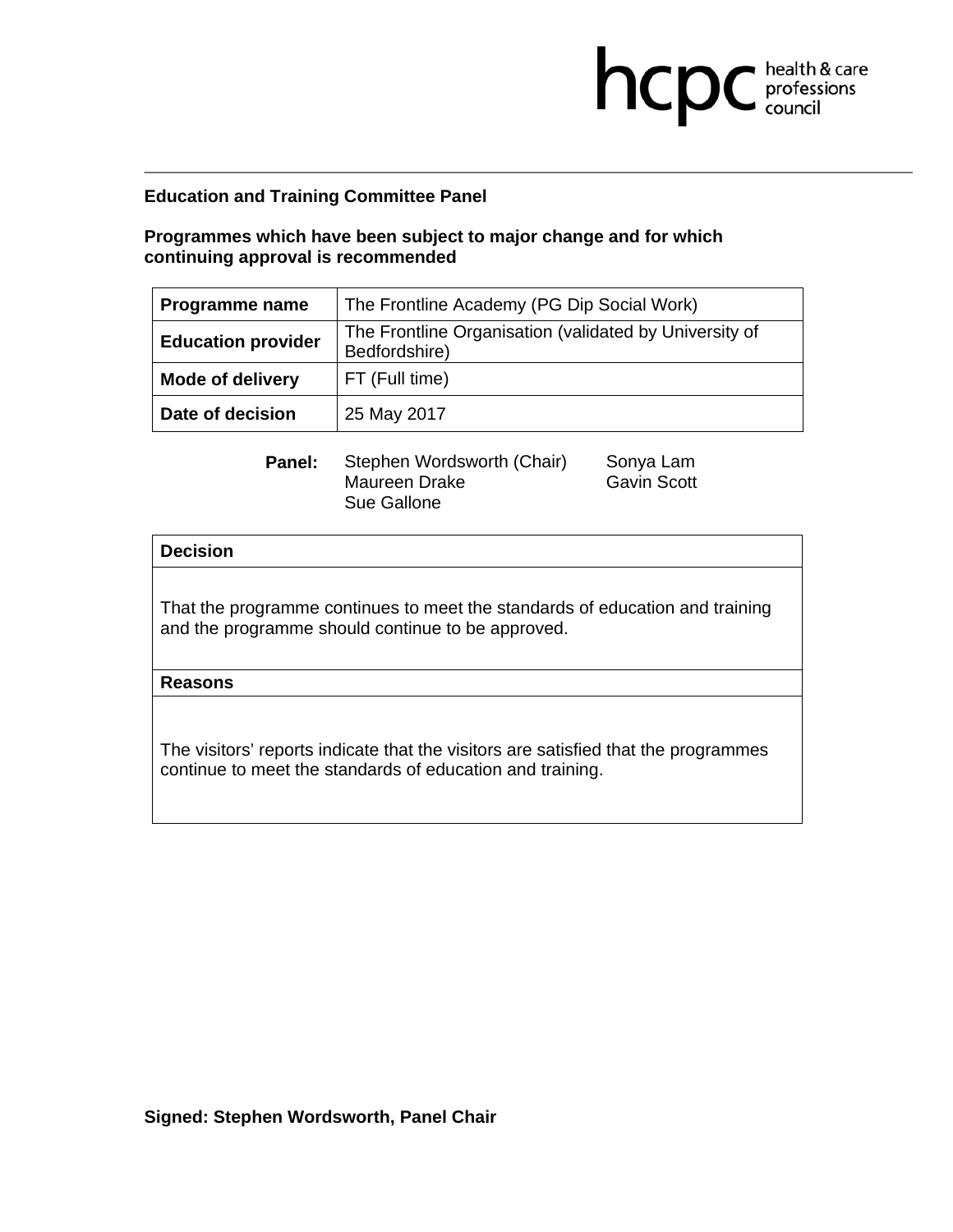# **Programmes which have been subject to major change and for which continuing approval is recommended**

| Programme name            | MSc Occupational Therapy (Pre-registration) |
|---------------------------|---------------------------------------------|
| <b>Education provider</b> | <b>Glasgow Caledonian University</b>        |
| <b>Mode of delivery</b>   | FT (Full time)                              |
| Date of decision          | 25 May 2017                                 |

**Panel:** Stephen Wordsworth (Chair) Sonya Lam Maureen Drake Gavin Scott Sue Gallone

**health & care** 

## **Decision**

That the programme continues to meet the standards of education and training and the programme should continue to be approved.

**Reasons**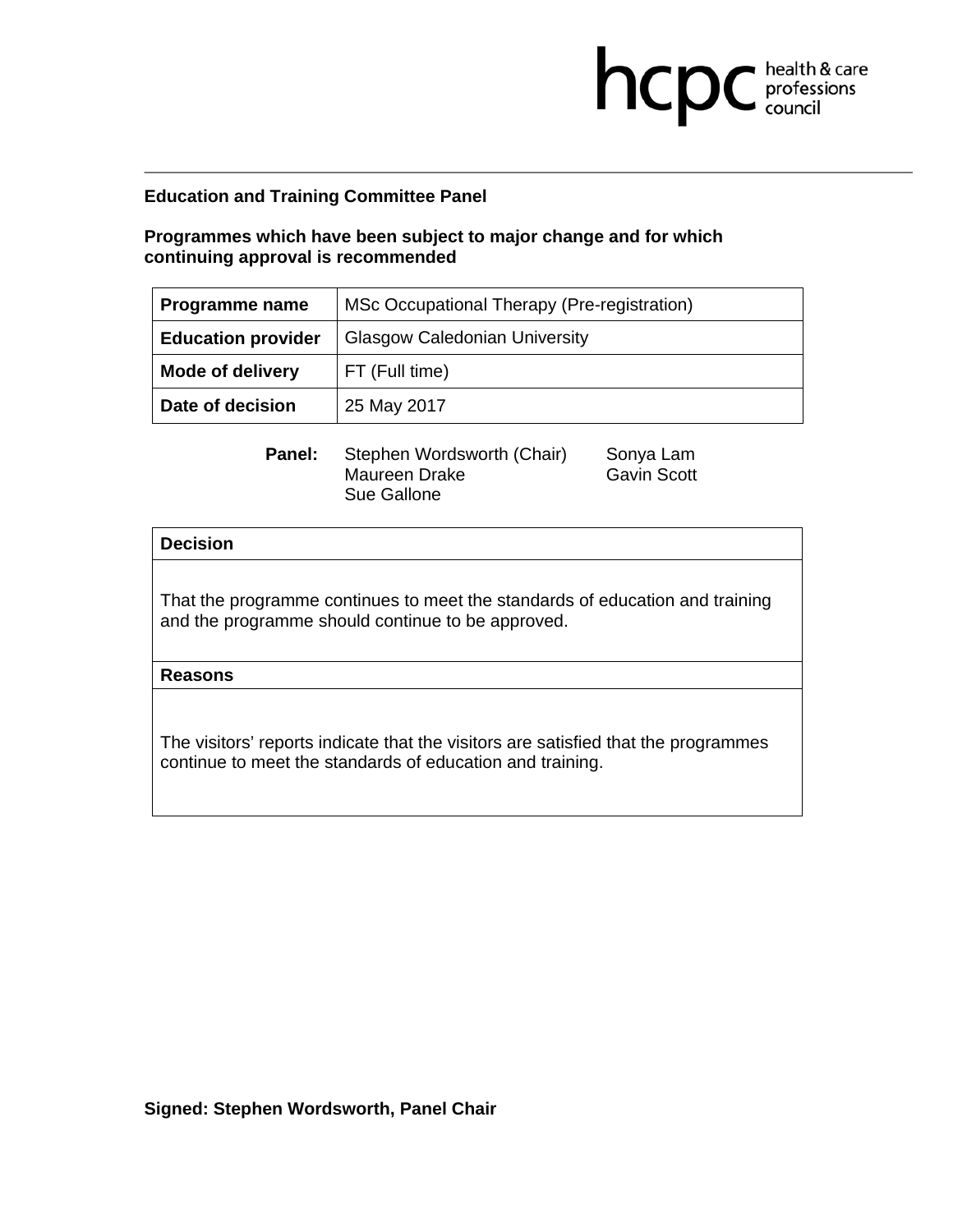**Programmes which have been subject to major change and for which continuing approval is recommended** 

| <b>Programme name</b>     | BSc (Hons) Diagnostic Imaging        |
|---------------------------|--------------------------------------|
| <b>Education provider</b> | <b>Glasgow Caledonian University</b> |
| <b>Mode of delivery</b>   | FT (Full time)                       |
| Date of decision          | 25 May 2017                          |

**Panel:** Stephen Wordsworth (Chair) Sonya Lam Maureen Drake Gavin Scott Sue Gallone

**health & care** 

## **Decision**

That the programme continues to meet the standards of education and training and the programme should continue to be approved.

**Reasons**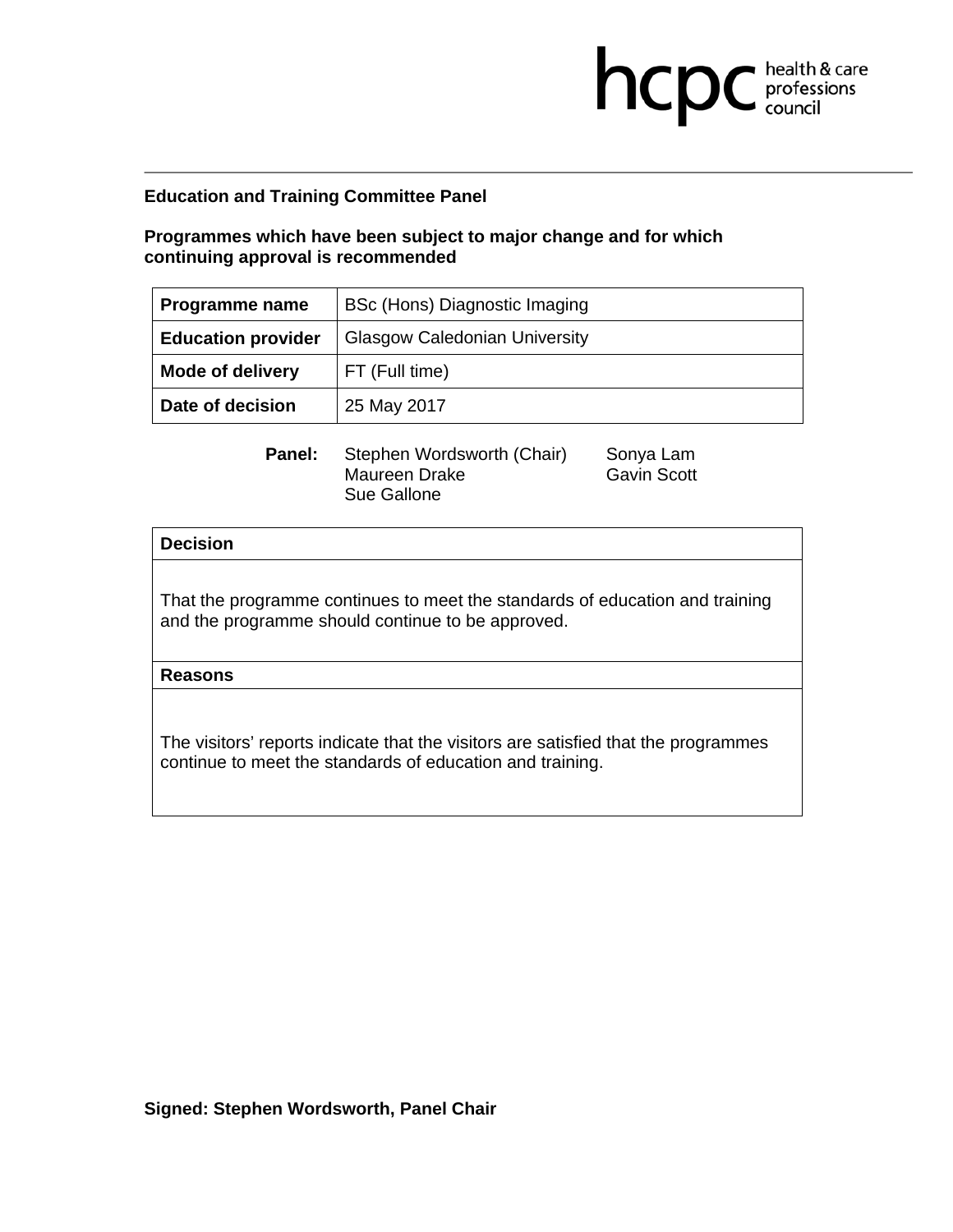**Programmes which have been subject to major change and for which continuing approval is recommended** 

| Programme name            | Paramedic Programme                       |
|---------------------------|-------------------------------------------|
| <b>Education provider</b> | <b>London Ambulance Service NHS Trust</b> |
| <b>Mode of delivery</b>   | WBL (Work based learning)                 |
| Date of decision          | 25 May 2017                               |

**health & care** 

**Panel:** Stephen Wordsworth (Chair) Sonya Lam Maureen Drake Gavin Scott Sue Gallone

## **Decision**

That the programme continues to meet the standards of education and training and the programme should continue to be approved.

**Reasons**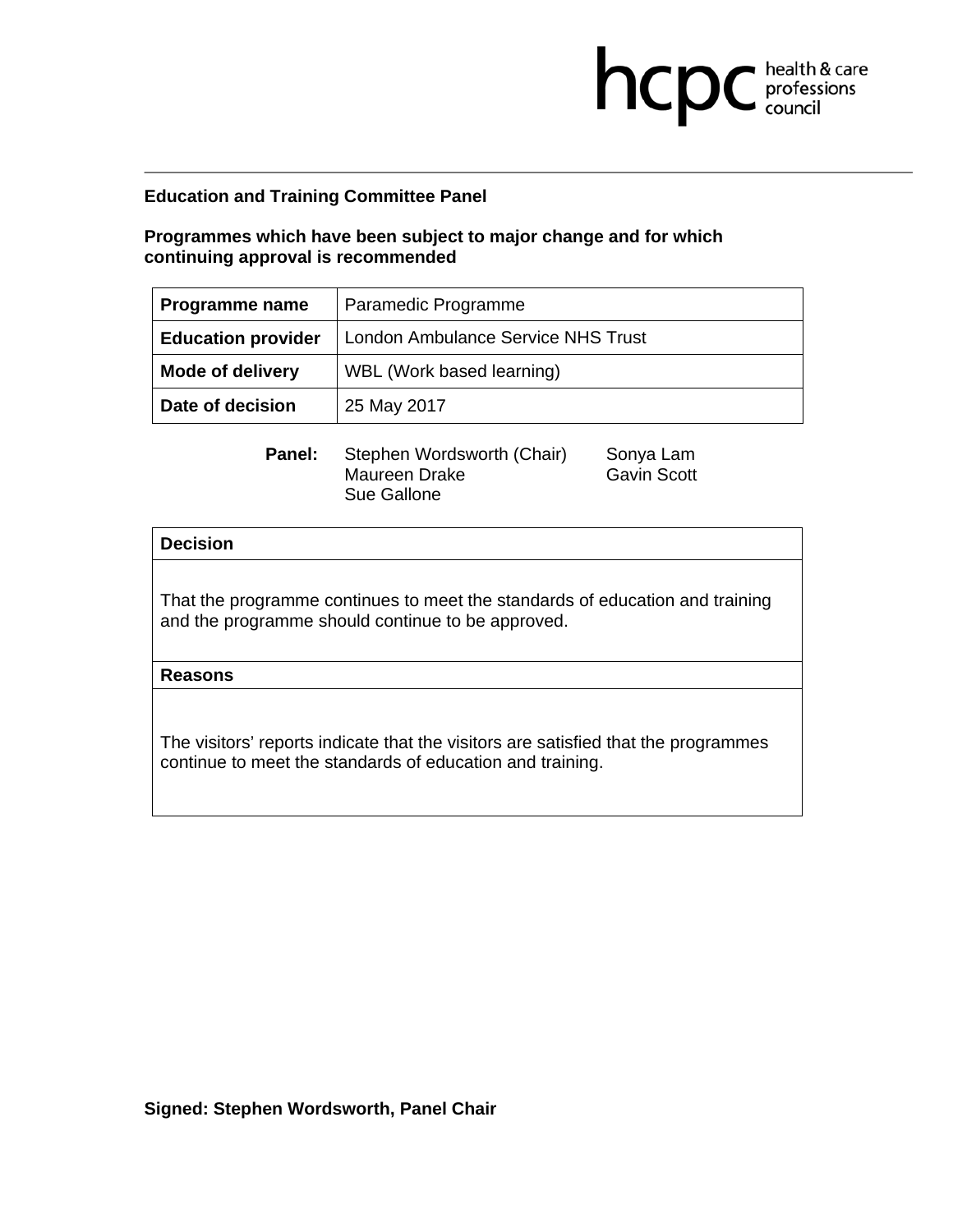**Programmes which have been subject to major change and for which continuing approval is recommended** 

| Programme name            | BSc (Hons) Occupational Therapy |
|---------------------------|---------------------------------|
| <b>Education provider</b> | University of Liverpool         |
| <b>Mode of delivery</b>   | FT (Full time)                  |
| Date of decision          | 25 May 2017                     |

**Panel:** Stephen Wordsworth (Chair) Sonya Lam Maureen Drake Gavin Scott Sue Gallone

**health & care** 

## **Decision**

That the programme continues to meet the standards of education and training and the programme should continue to be approved.

**Reasons**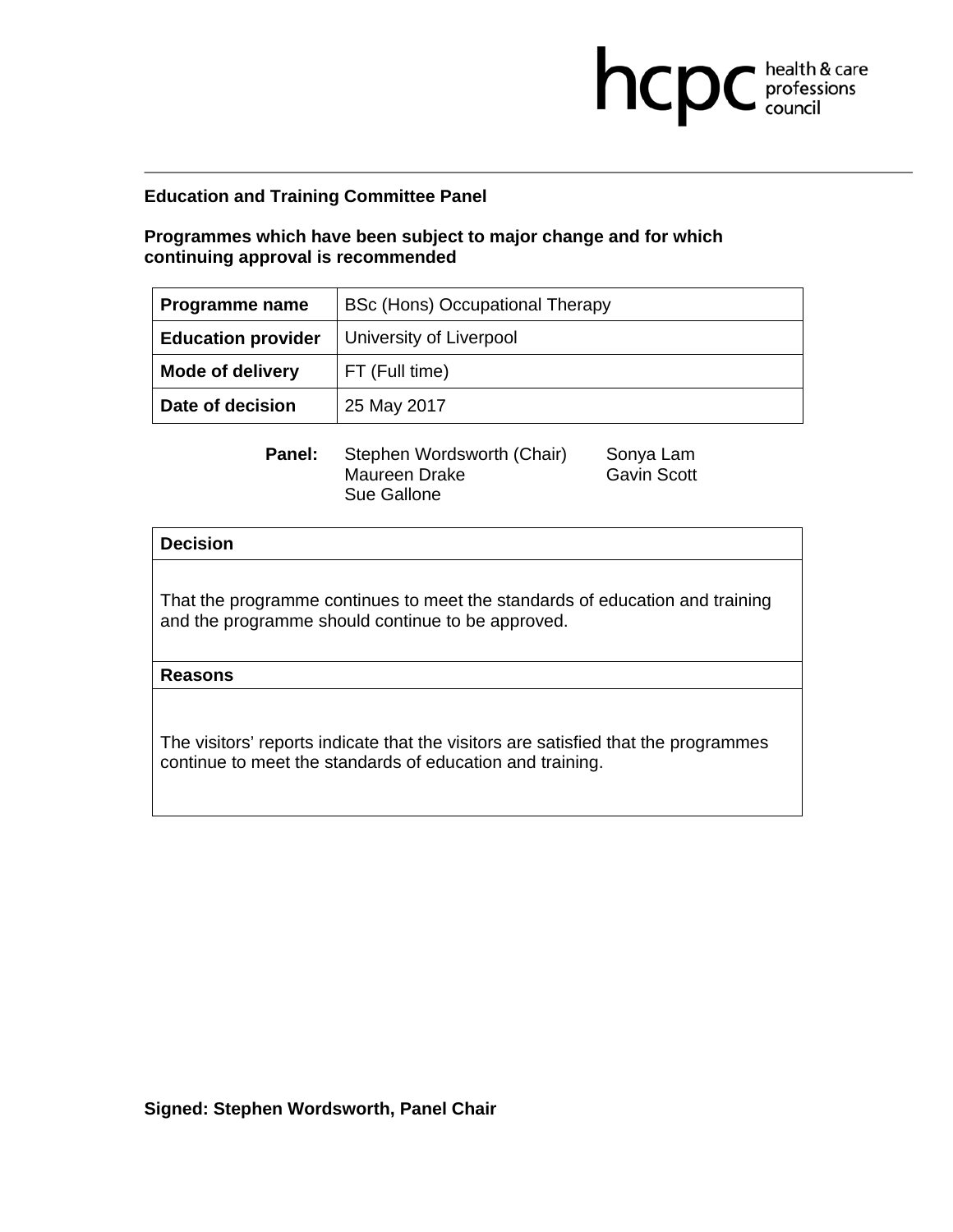**Programmes which have been subject to major change and for which continuing approval is recommended** 

| Programme name            | <b>MA Social Work</b>           |
|---------------------------|---------------------------------|
| <b>Education provider</b> | <b>Leeds Beckett University</b> |
| <b>Mode of delivery</b>   | FT (Full time)                  |
| Date of decision          | 25 May 2017                     |

**Panel:** Stephen Wordsworth (Chair) Sonya Lam Maureen Drake Gavin Scott Sue Gallone

**health & care** 

## **Decision**

That the programme continues to meet the standards of education and training and the programme should continue to be approved.

**Reasons**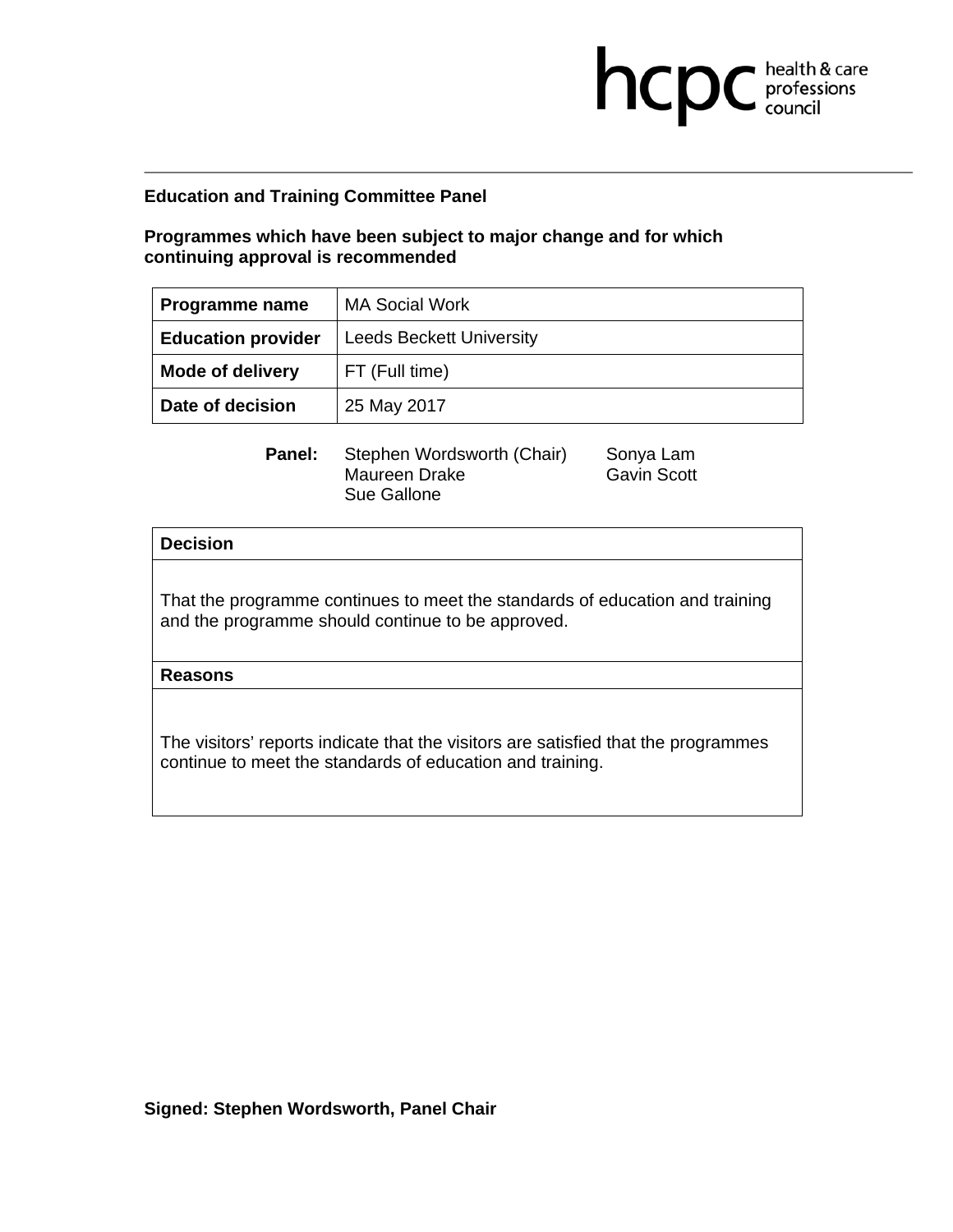# **Programmes which have been subject to major change and for which continuing approval is recommended**

| Programme name            | PG Diploma in Social Work (Masters Exit Route Only) |
|---------------------------|-----------------------------------------------------|
| <b>Education provider</b> | <b>Leeds Beckett University</b>                     |
| <b>Mode of delivery</b>   | FT (Full time)                                      |
| Date of decision          | 25 May 2017                                         |

**Panel:** Stephen Wordsworth (Chair) Sonya Lam Maureen Drake Gavin Scott Sue Gallone

**health & care** 

## **Decision**

That the programme continues to meet the standards of education and training and the programme should continue to be approved.

**Reasons** 

The visitors' reports indicate that the visitors are satisfied that the programmes continue to meet the standards of education and training.

**Signed: Stephen Wordsworth, Panel Chair**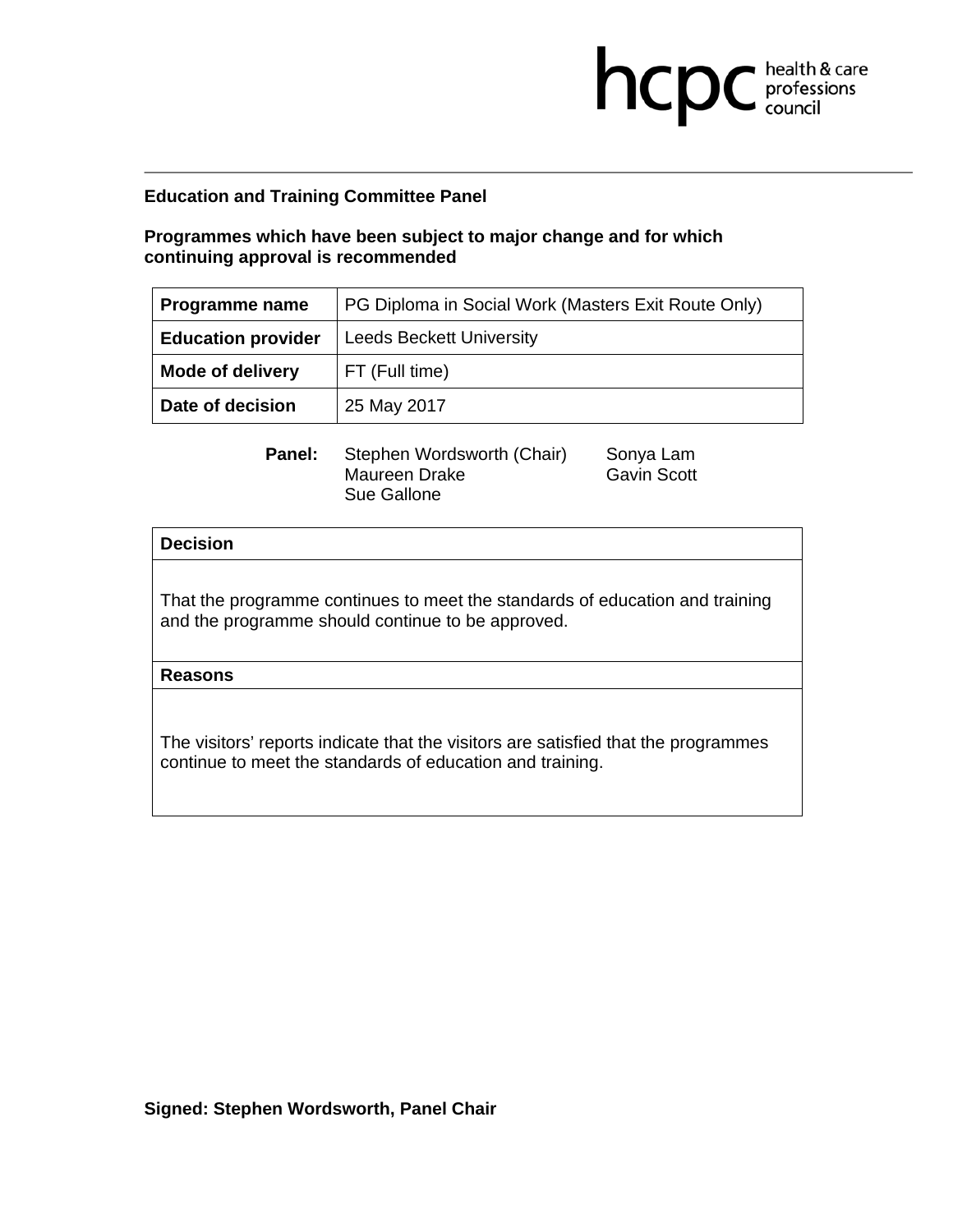**Programmes which have been subject to major change and for which continuing approval is recommended** 

| Programme name            | BSc (Hons) Physiotherapy                  |
|---------------------------|-------------------------------------------|
| <b>Education provider</b> | <b>Manchester Metropolitan University</b> |
| <b>Mode of delivery</b>   | FT (Full time)                            |
| Date of decision          | 25 May 2017                               |

**Panel:** Stephen Wordsworth (Chair) Sonya Lam Maureen Drake Gavin Scott Sue Gallone

**health & care** 

## **Decision**

That the programme continues to meet the standards of education and training and the programme should continue to be approved.

**Reasons**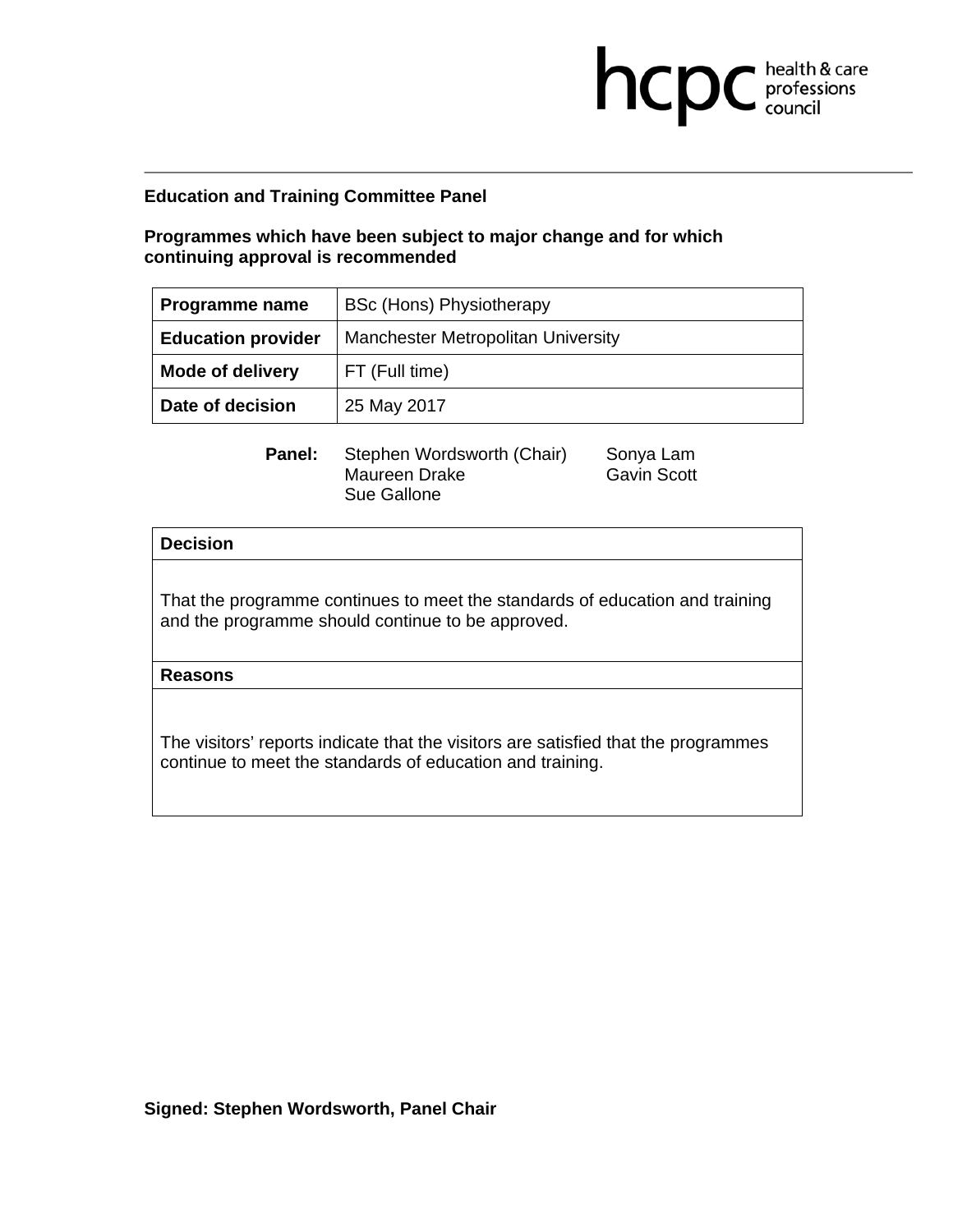**Programmes which have been subject to major change and for which continuing approval is recommended** 

| Programme name            | <b>BSc (Hons) Operating Department Practice</b> |
|---------------------------|-------------------------------------------------|
| <b>Education provider</b> | <b>Oxford Brookes University</b>                |
| <b>Mode of delivery</b>   | PT (Part time)                                  |
| Date of decision          | 25 May 2017                                     |

**Panel:** Stephen Wordsworth (Chair) Sonya Lam Maureen Drake Gavin Scott Sue Gallone

**health & care** 

## **Decision**

That the programme continues to meet the standards of education and training and the programme should continue to be approved.

**Reasons**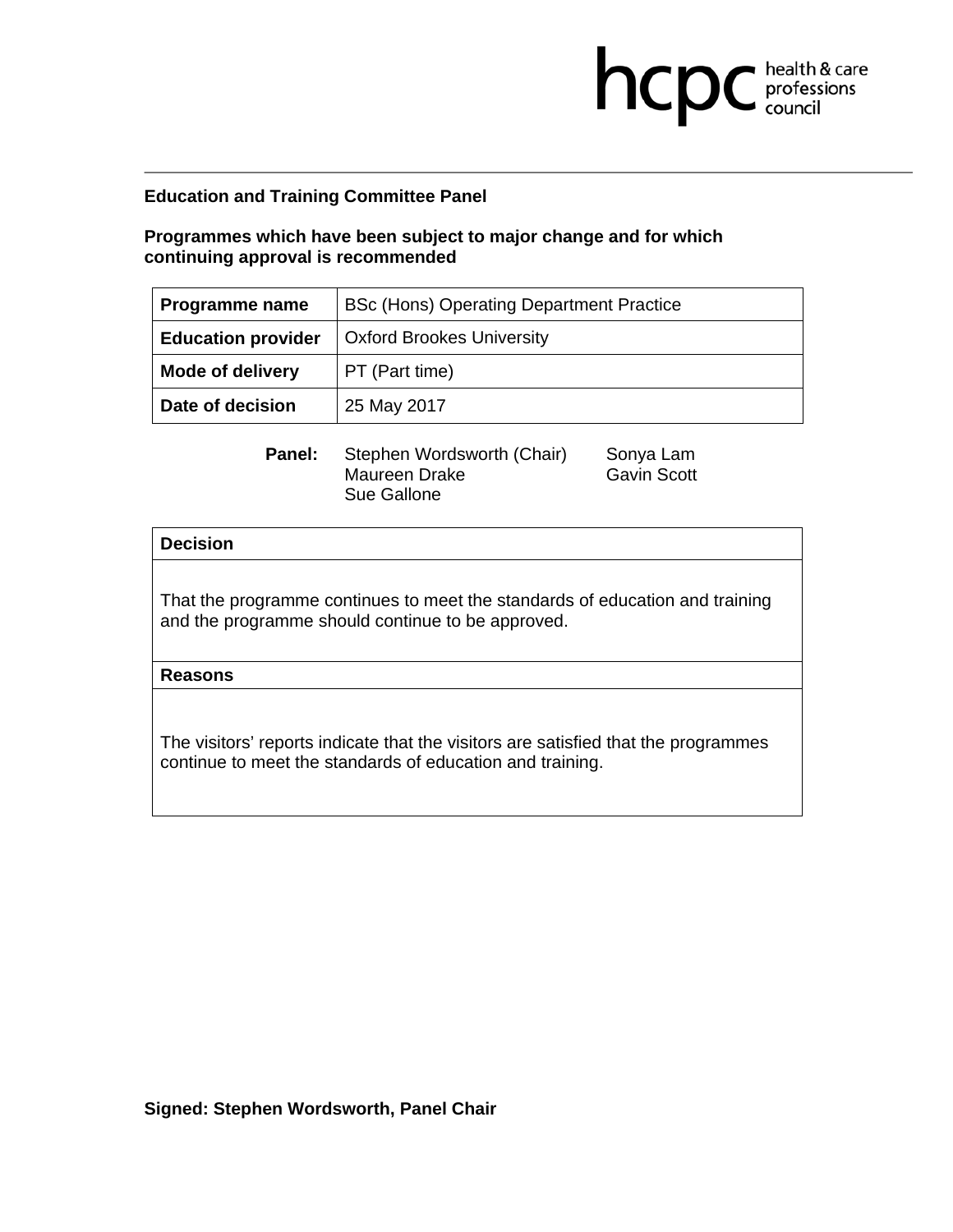**Programmes which have been subject to major change and for which continuing approval is recommended** 

| Programme name            | BSc (Hons) Operating Department Practice |
|---------------------------|------------------------------------------|
| <b>Education provider</b> | <b>Oxford Brookes University</b>         |
| <b>Mode of delivery</b>   | FT (Full time)                           |
| Date of decision          | 25 May 2017                              |

**Panel:** Stephen Wordsworth (Chair) Sonya Lam Maureen Drake Gavin Scott Sue Gallone

**health & care** 

## **Decision**

That the programme continues to meet the standards of education and training and the programme should continue to be approved.

**Reasons**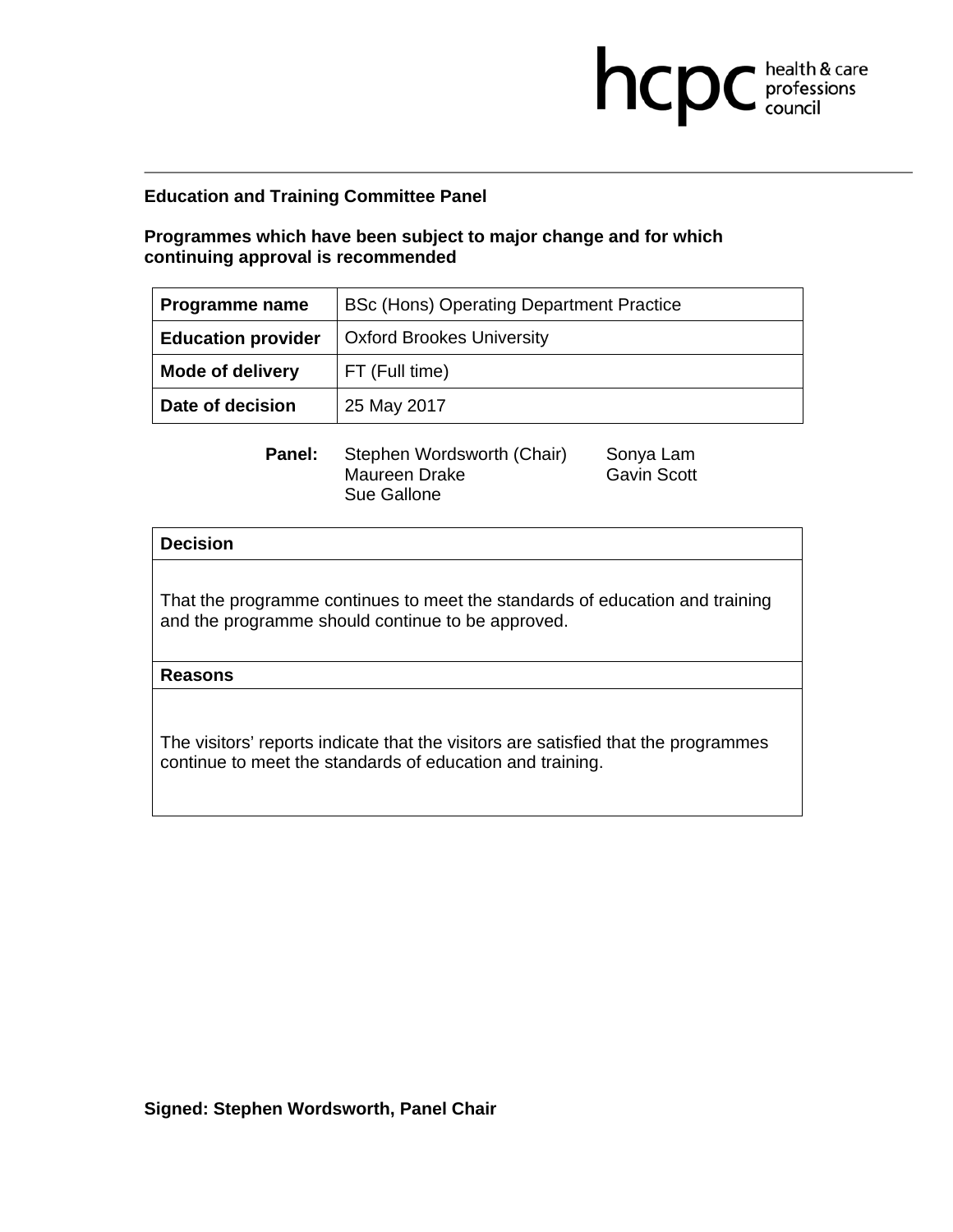**Programmes which have been subject to major change and for which continuing approval is recommended** 

| Programme name            | <b>BA (Hons) Social Work</b>     |
|---------------------------|----------------------------------|
| <b>Education provider</b> | <b>Oxford Brookes University</b> |
| <b>Mode of delivery</b>   | FT (Full time)                   |
| Date of decision          | 25 May 2017                      |

**Panel:** Stephen Wordsworth (Chair) Sonya Lam Maureen Drake Gavin Scott Sue Gallone

**health & care** 

## **Decision**

That the programme continues to meet the standards of education and training and the programme should continue to be approved.

**Reasons**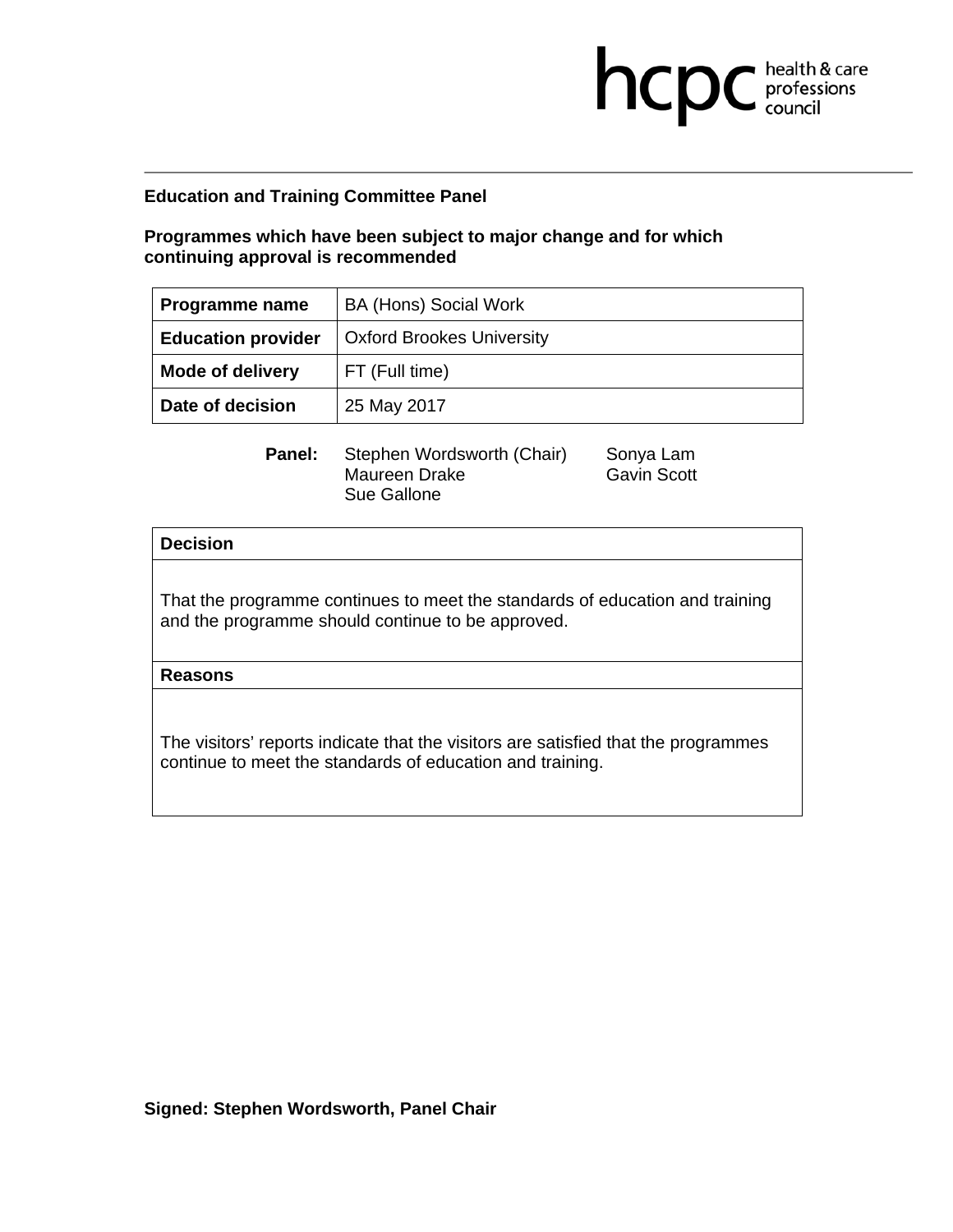**Programmes which have been subject to major change and for which continuing approval is recommended** 

| Programme name            | <b>BA (Hons) Social Work</b>     |
|---------------------------|----------------------------------|
| <b>Education provider</b> | <b>Oxford Brookes University</b> |
| <b>Mode of delivery</b>   | PT (Part time)                   |
| Date of decision          | 25 May 2017                      |

**Panel:** Stephen Wordsworth (Chair) Sonya Lam Maureen Drake Gavin Scott Sue Gallone

**health & care** 

## **Decision**

That the programme continues to meet the standards of education and training and the programme should continue to be approved.

**Reasons**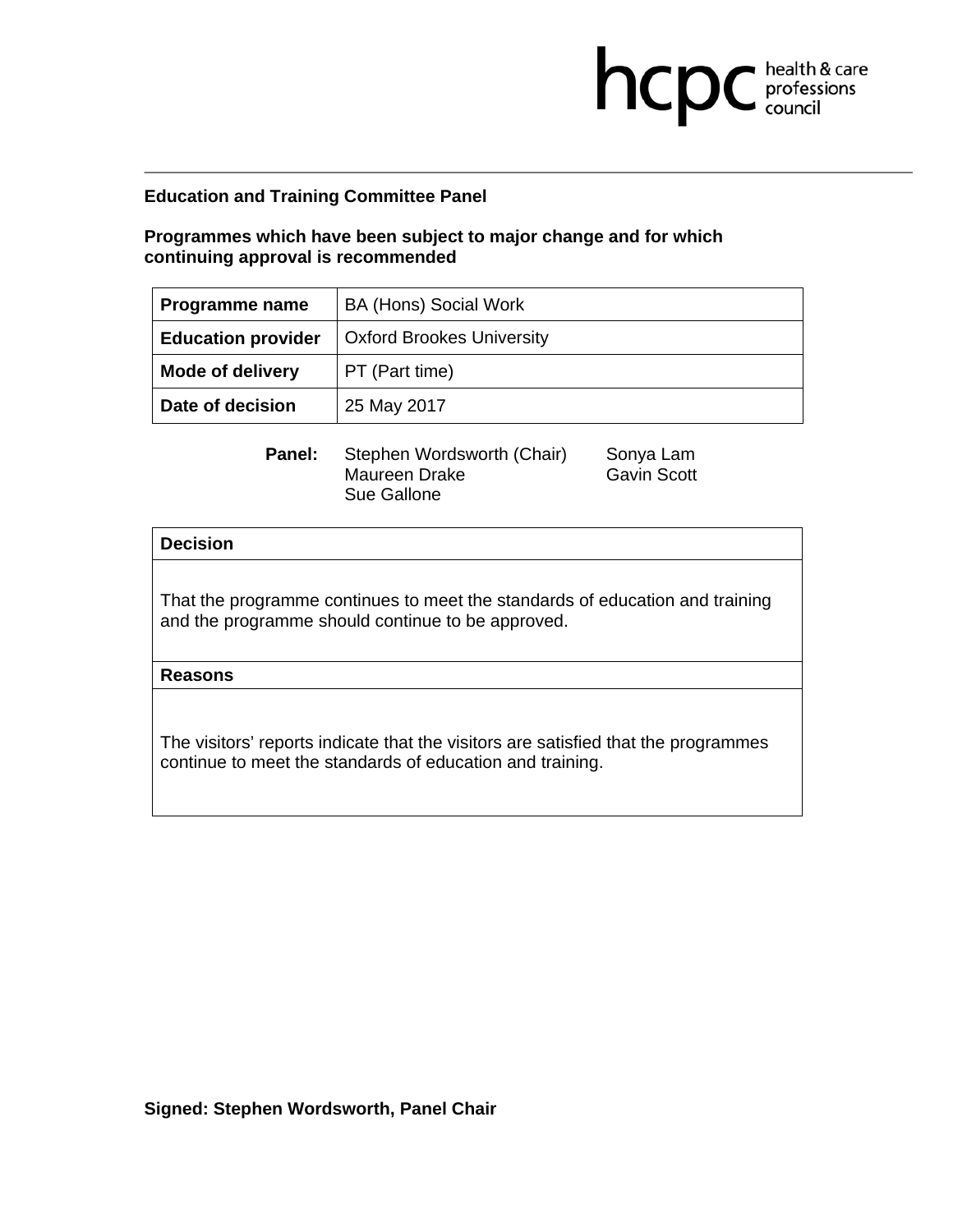**Programmes which have been subject to major change and for which continuing approval is recommended** 

| Programme name            | MSc Physiotherapy (Pre-registration) |
|---------------------------|--------------------------------------|
| <b>Education provider</b> | <b>Oxford Brookes University</b>     |
| <b>Mode of delivery</b>   | FT (Full time)                       |
| Date of decision          | 25 May 2017                          |

**Panel:** Stephen Wordsworth (Chair) Sonya Lam Maureen Drake Gavin Scott Sue Gallone

**health & care** 

## **Decision**

That the programme continues to meet the standards of education and training and the programme should continue to be approved.

**Reasons**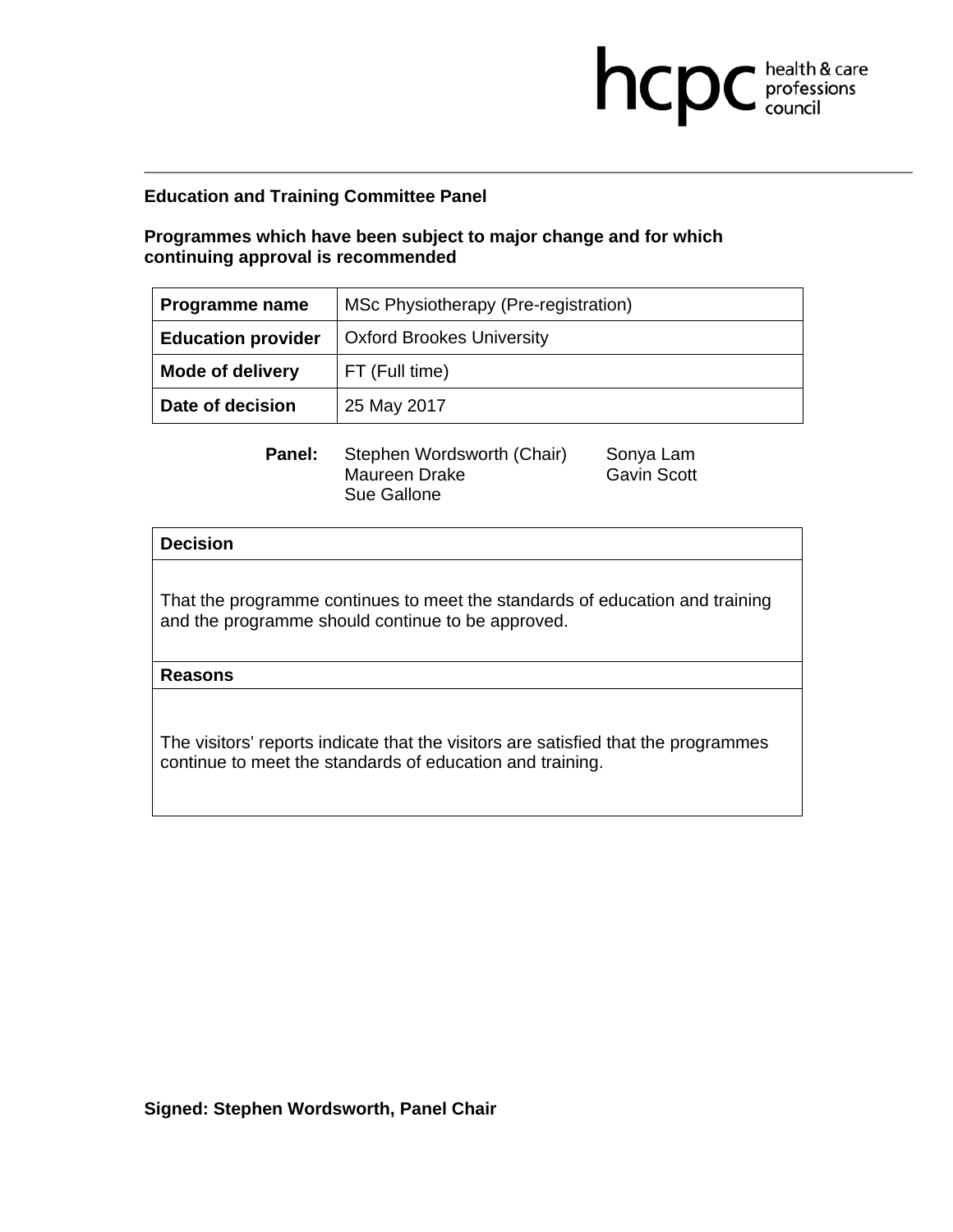**Programmes which have been subject to major change and for which continuing approval is recommended** 

| Programme name            | <b>Cert HE Paramedic Practice</b> |
|---------------------------|-----------------------------------|
| <b>Education provider</b> | University of Portsmouth          |
| <b>Mode of delivery</b>   | FT (Full time)                    |
| Date of decision          | 25 May 2017                       |

**Panel:** Stephen Wordsworth (Chair) Sonya Lam Maureen Drake Gavin Scott Sue Gallone

**health & care** 

## **Decision**

That the programme continues to meet the standards of education and training and the programme should continue to be approved.

**Reasons**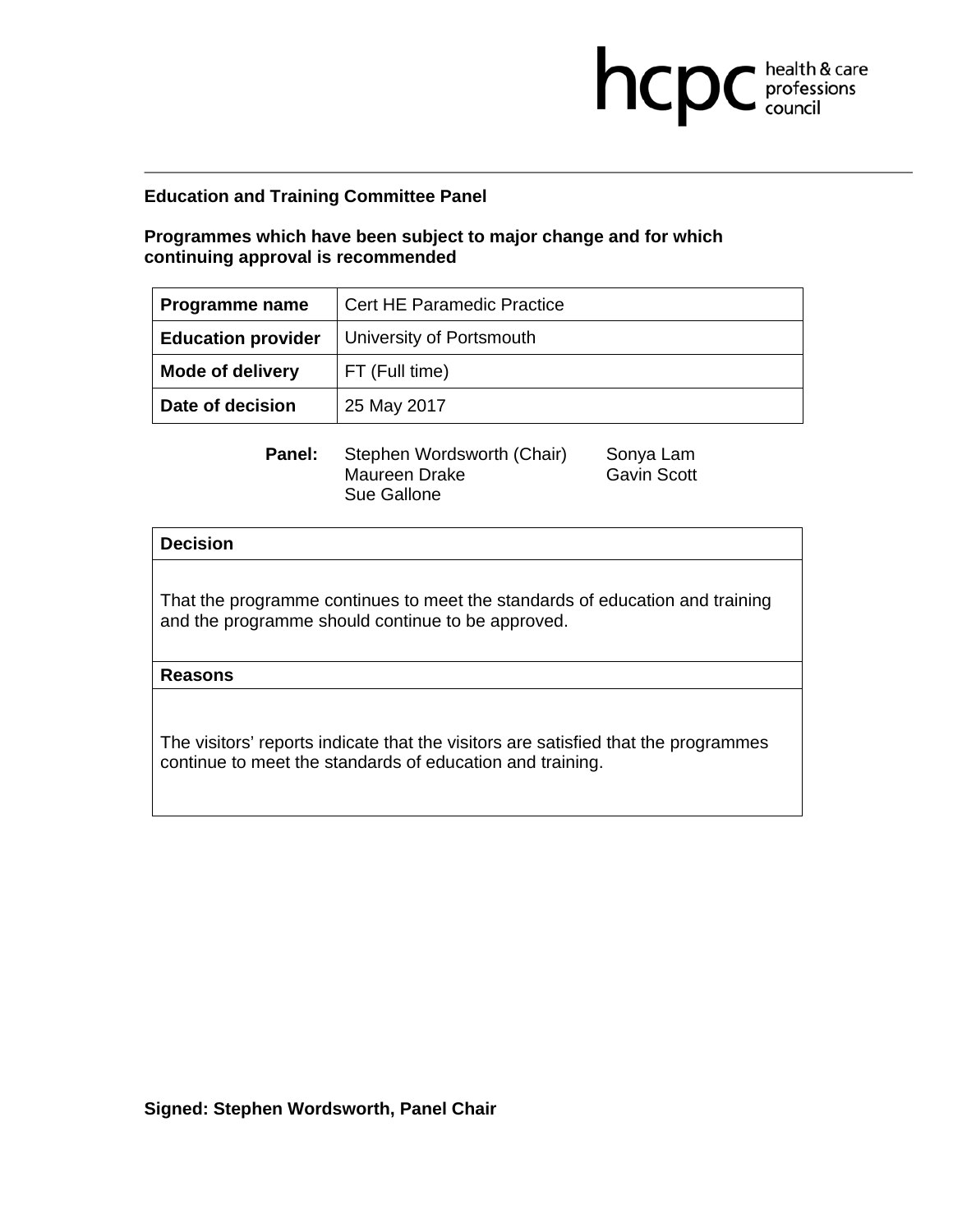**Programmes which have been subject to major change and for which continuing approval is recommended** 

| <b>Programme name</b>     | <b>Cert HE Paramedic Practice</b> |
|---------------------------|-----------------------------------|
| <b>Education provider</b> | University of Portsmouth          |
| <b>Mode of delivery</b>   | WBL (Work based learning)         |
| Date of decision          | 25 May 2017                       |

**Panel:** Stephen Wordsworth (Chair) Sonya Lam Maureen Drake Gavin Scott Sue Gallone

**health & care** 

## **Decision**

That the programme continues to meet the standards of education and training and the programme should continue to be approved.

**Reasons**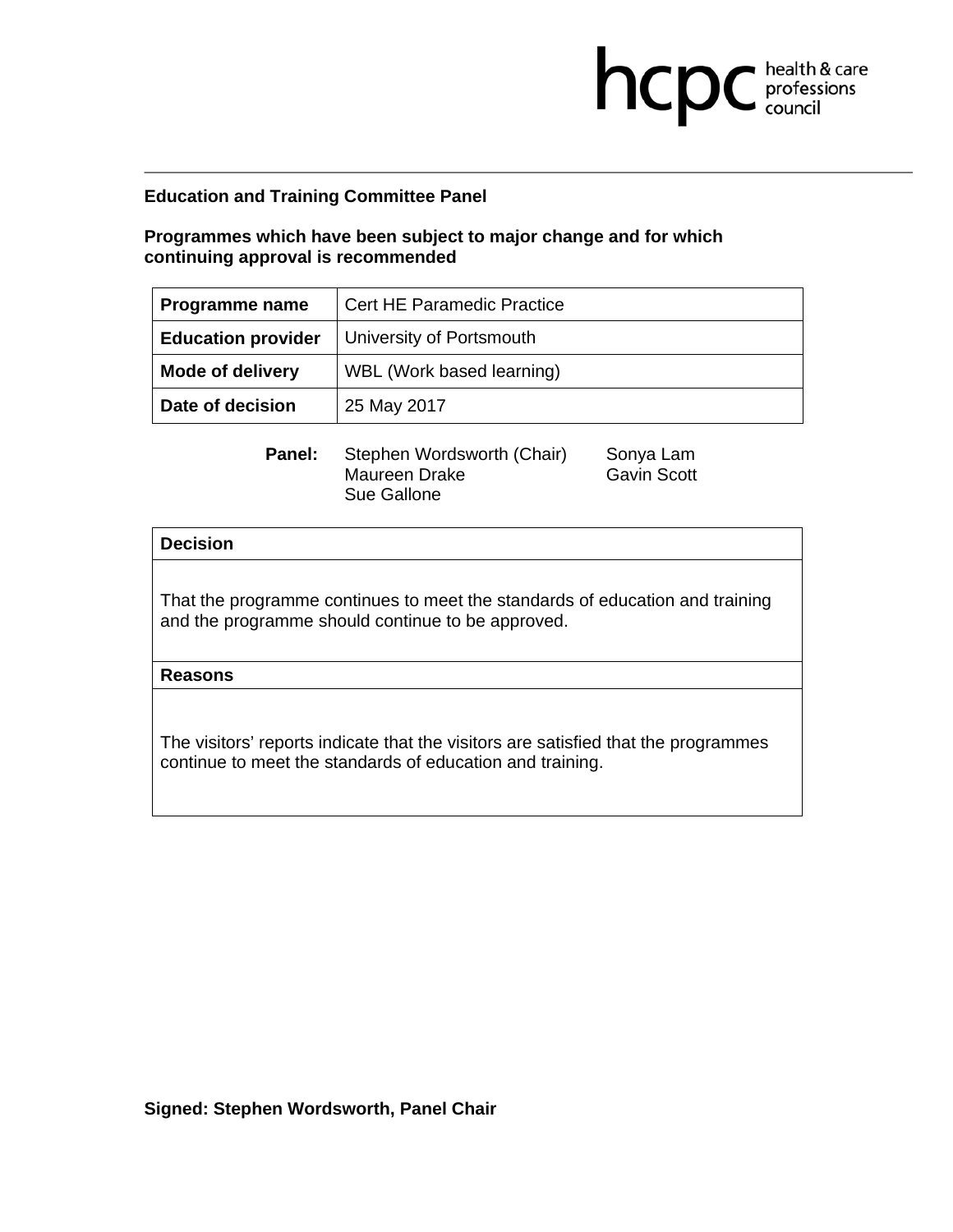# **Programmes which have been subject to major change and for which continuing approval is recommended**

| Programme name            | Doctorate in Clinical Psychology (DclinPsych) |
|---------------------------|-----------------------------------------------|
| <b>Education provider</b> | Queen's University of Belfast                 |
| <b>Mode of delivery</b>   | FT (Full time)                                |
| Date of decision          | 25 May 2017                                   |

**Panel:** Stephen Wordsworth (Chair) Sonya Lam Maureen Drake Gavin Scott Sue Gallone

**health & care** 

## **Decision**

That the programme continues to meet the standards of education and training and the programme should continue to be approved.

**Reasons**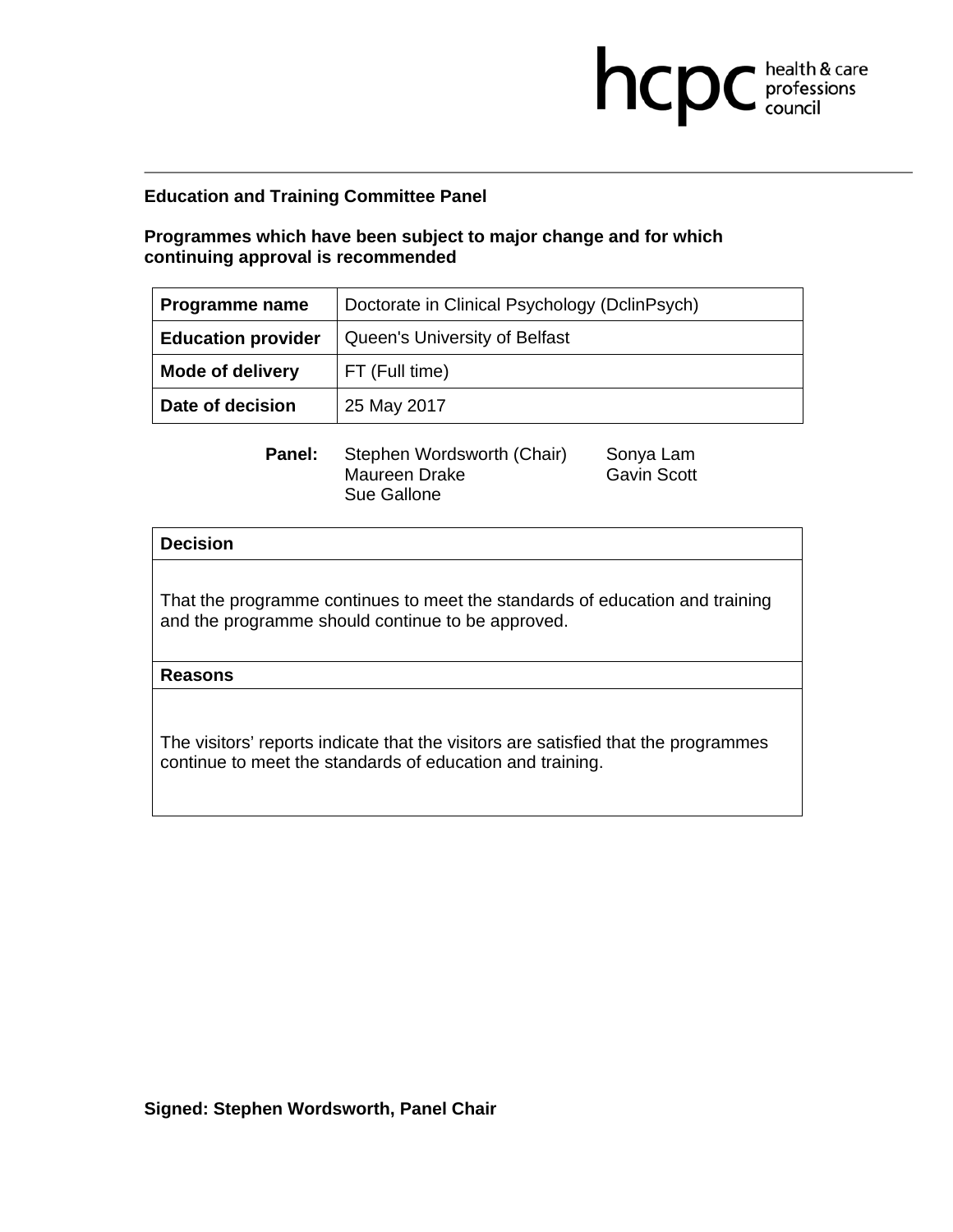**Programmes which have been subject to major change and for which continuing approval is recommended** 

| Programme name            | Non-Medical Prescribing      |
|---------------------------|------------------------------|
| <b>Education provider</b> | The Robert Gordon University |
| <b>Mode of delivery</b>   | PT (Part time)               |
| Date of decision          | 25 May 2017                  |

**Panel:** Stephen Wordsworth (Chair) Sonya Lam Maureen Drake Gavin Scott Sue Gallone

**health & care** 

## **Decision**

That the programme continues to meet the standards of education and training and the programme should continue to be approved.

**Reasons**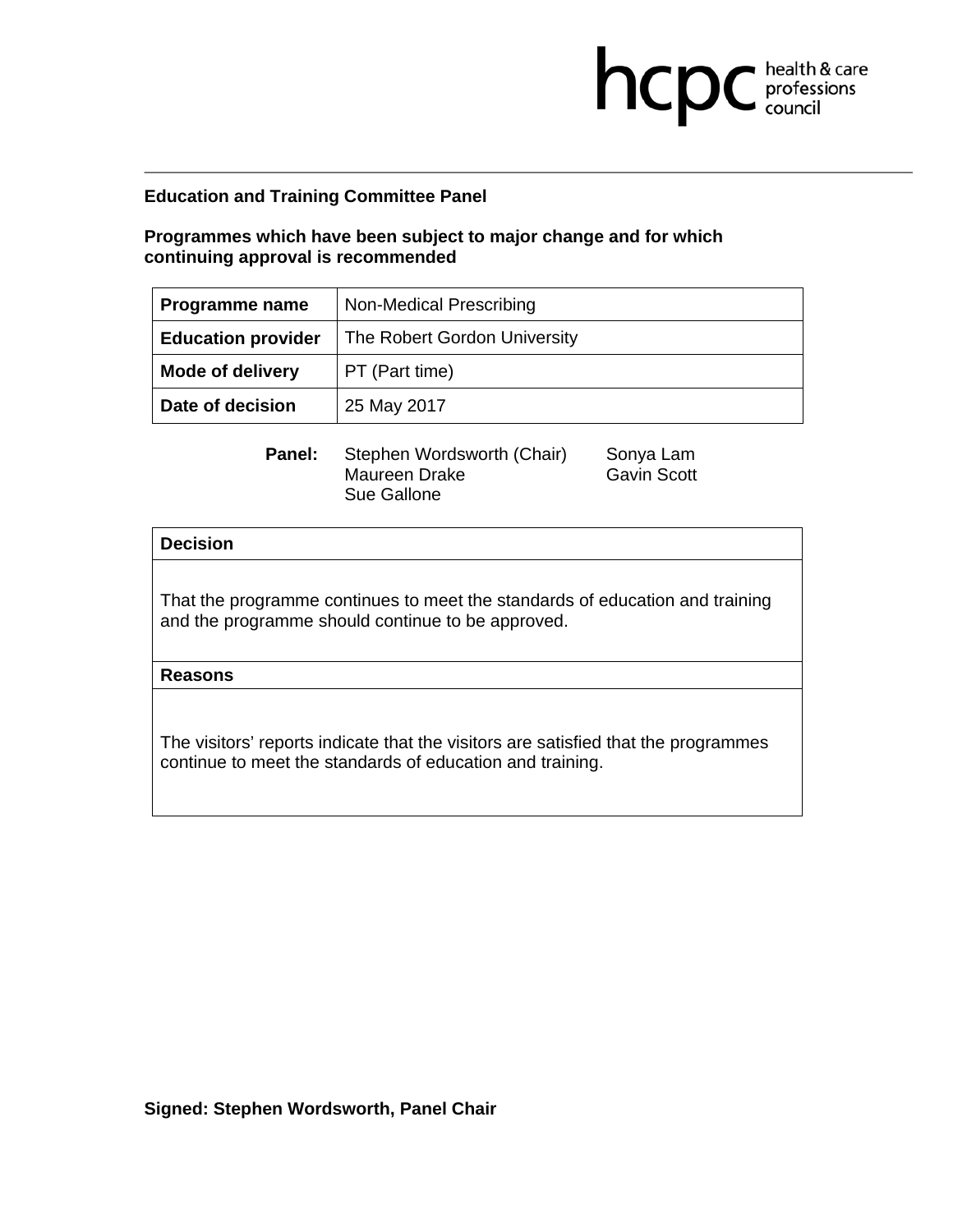**Programmes which have been subject to major change and for which continuing approval is recommended** 

| Programme name            | BSc (Hons) Physiotherapy |
|---------------------------|--------------------------|
| <b>Education provider</b> | University of Salford    |
| <b>Mode of delivery</b>   | FT (Full time)           |
| Date of decision          | 25 May 2017              |

**Panel:** Stephen Wordsworth (Chair) Sonya Lam Maureen Drake Gavin Scott Sue Gallone

**health & care** 

## **Decision**

That the programme continues to meet the standards of education and training and the programme should continue to be approved.

**Reasons**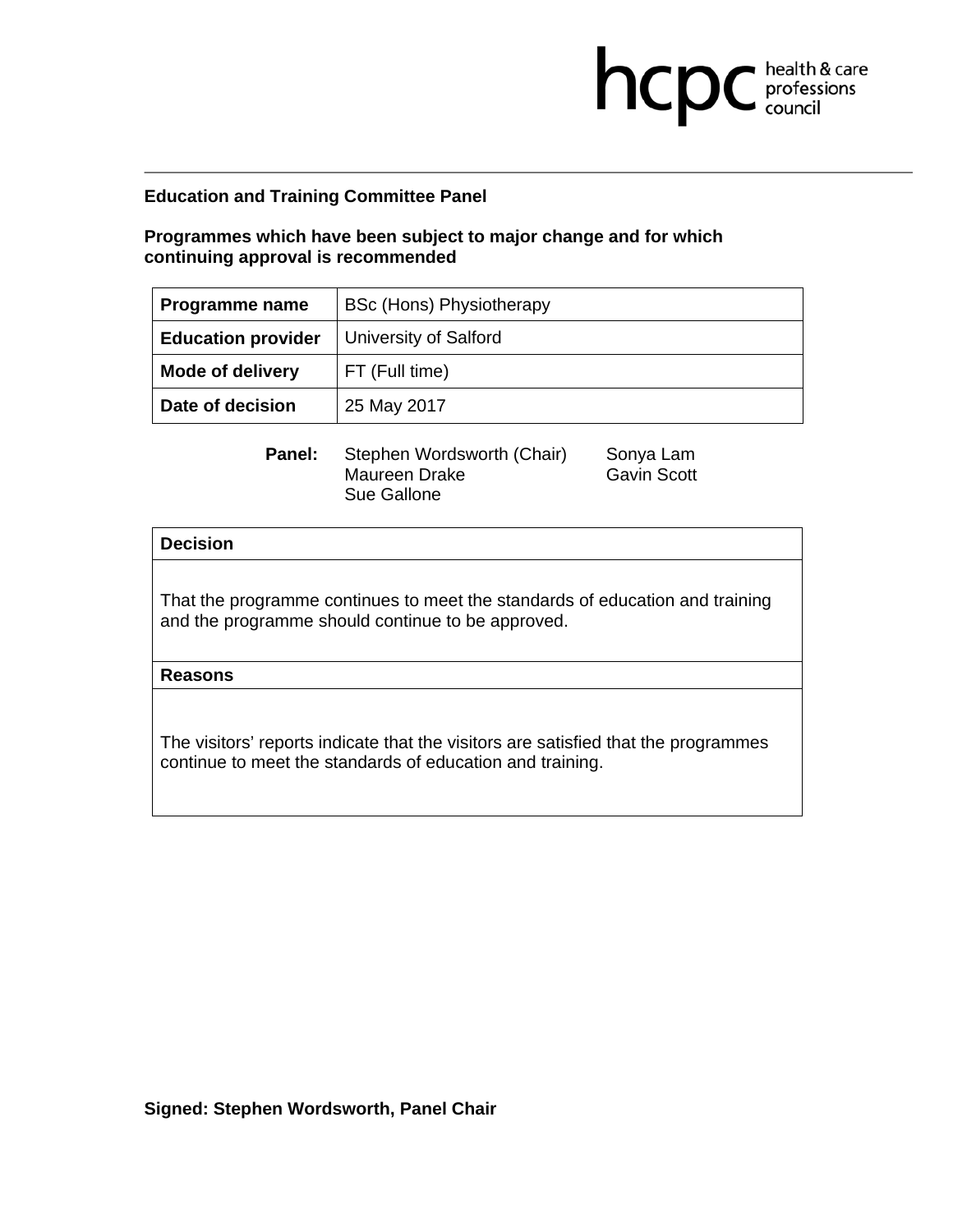**Programmes which have been subject to major change and for which continuing approval is recommended** 

| Programme name            | BSc (Hons) Physiotherapy |
|---------------------------|--------------------------|
| <b>Education provider</b> | University of Salford    |
| <b>Mode of delivery</b>   | PT (Part time)           |
| Date of decision          | 25 May 2017              |

**Panel:** Stephen Wordsworth (Chair) Sonya Lam Maureen Drake Gavin Scott Sue Gallone

**health & care** 

## **Decision**

That the programme continues to meet the standards of education and training and the programme should continue to be approved.

**Reasons**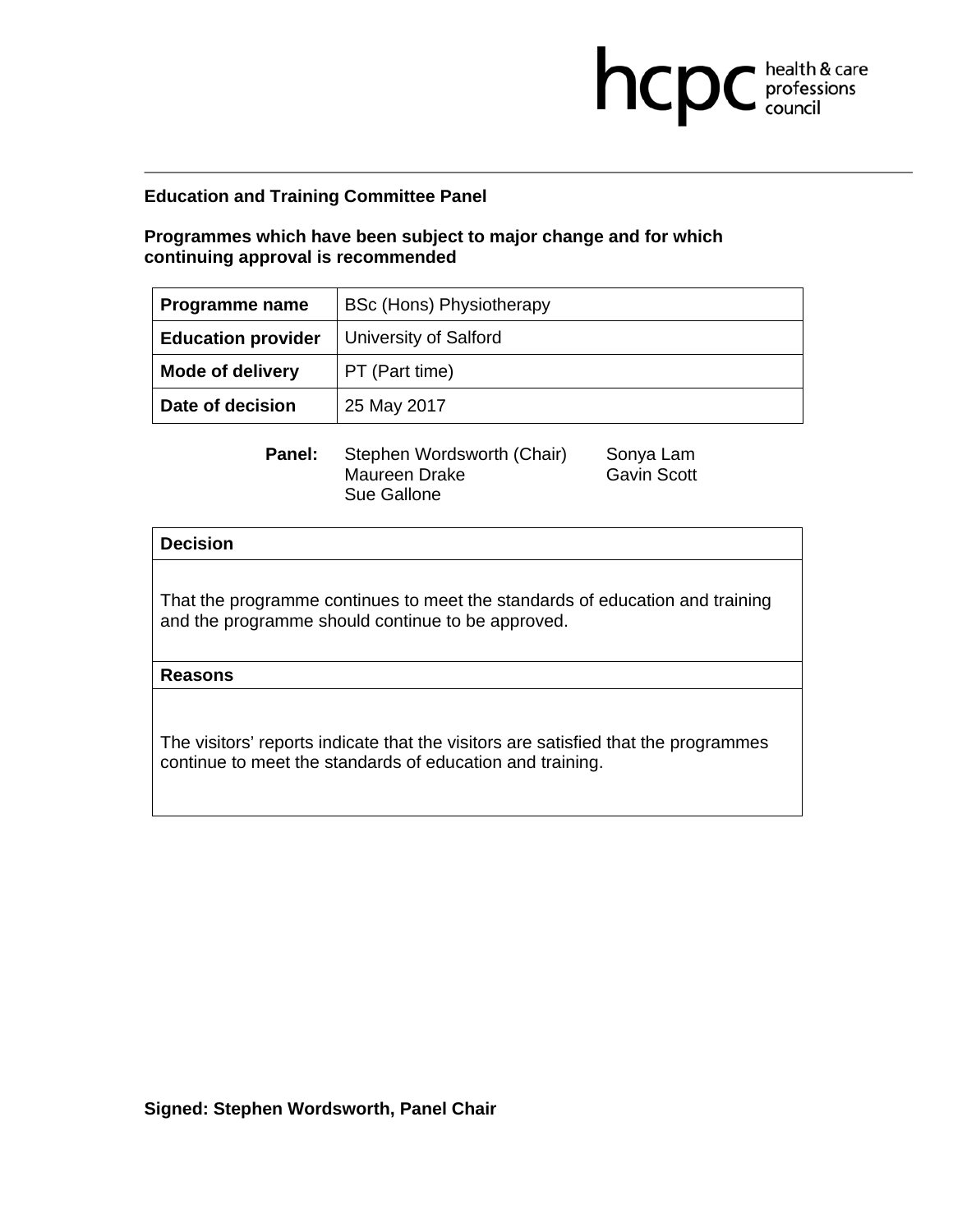**Programmes which have been subject to major change and for which continuing approval is recommended** 

| Programme name            | <b>BSc (Hons) Podiatry</b> |
|---------------------------|----------------------------|
| <b>Education provider</b> | University of Salford      |
| <b>Mode of delivery</b>   | FT (Full time)             |
| Date of decision          | 25 May 2017                |

**Panel:** Stephen Wordsworth (Chair) Sonya Lam Maureen Drake Gavin Scott Sue Gallone

**health & care** 

## **Decision**

That the programme continues to meet the standards of education and training and the programme should continue to be approved.

**Reasons**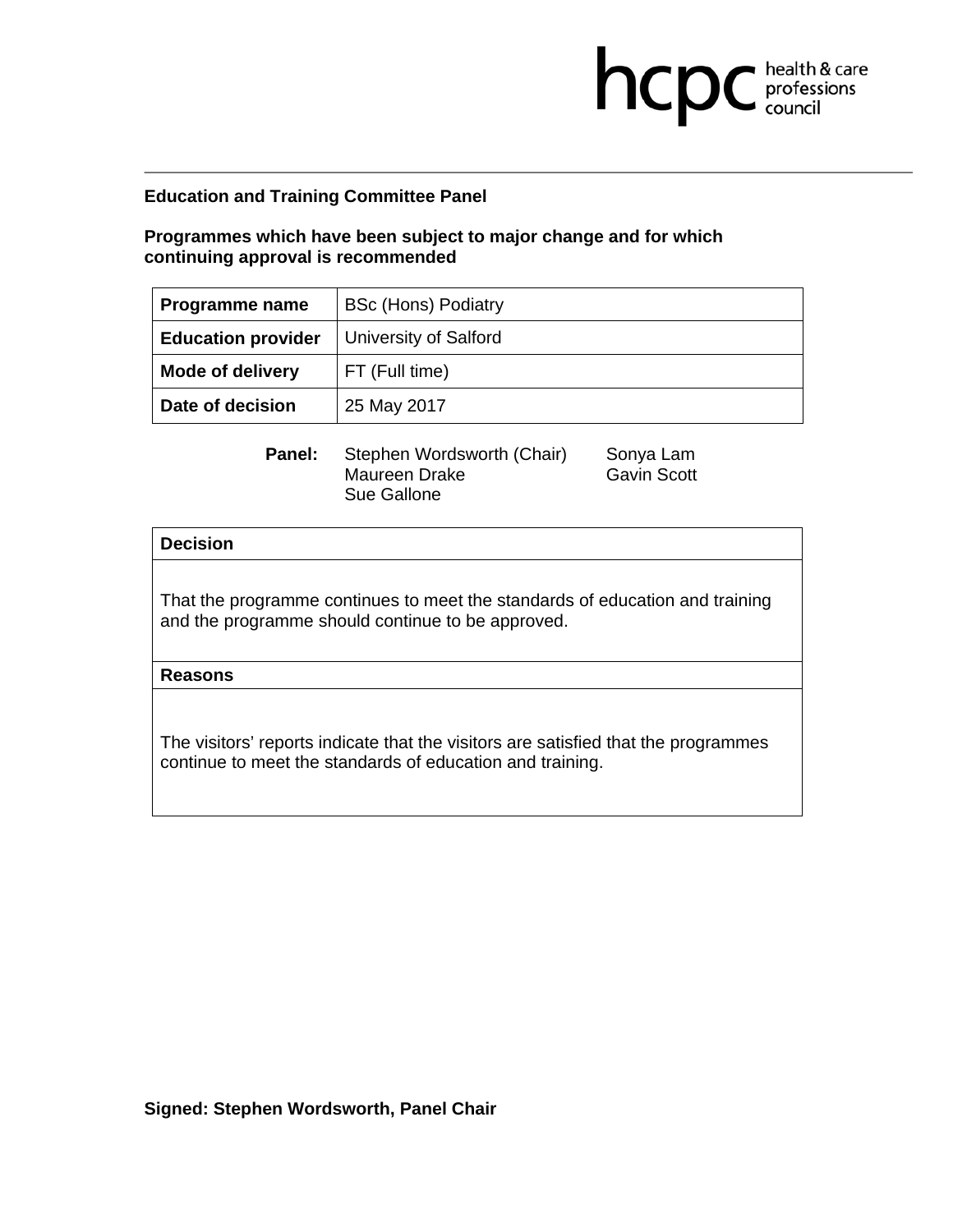**Programmes which have been subject to major change and for which continuing approval is recommended** 

| Programme name            | <b>BA (Hons) Social Work</b> |
|---------------------------|------------------------------|
| <b>Education provider</b> | University of Salford        |
| <b>Mode of delivery</b>   | PT (Part time)               |
| Date of decision          | 25 May 2017                  |

**Panel:** Stephen Wordsworth (Chair) Sonya Lam Maureen Drake Gavin Scott Sue Gallone

**health & care** 

## **Decision**

That the programme continues to meet the standards of education and training and the programme should continue to be approved.

**Reasons**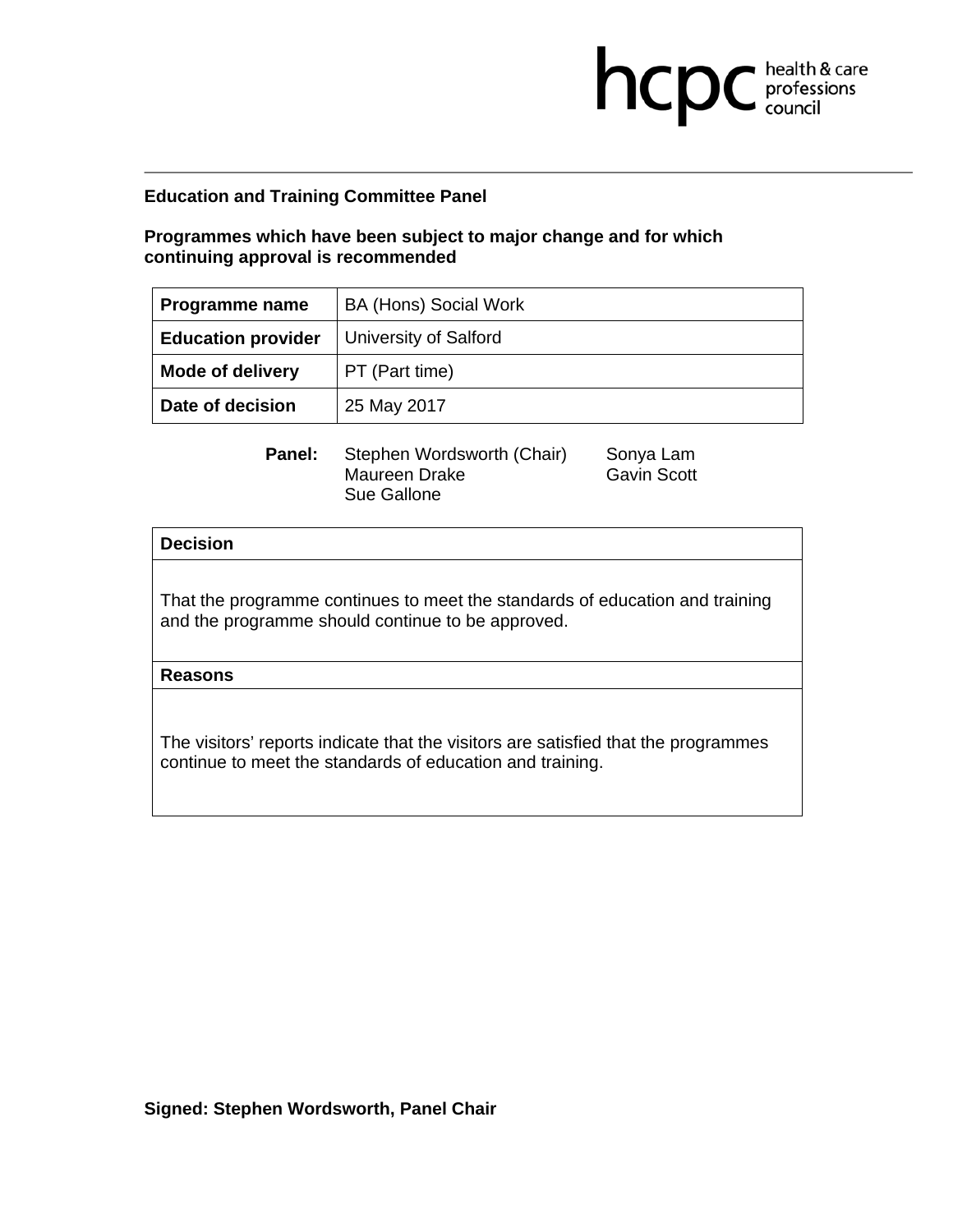# **Programmes which have been subject to major change and for which continuing approval is recommended**

| Programme name            | Post Graduate Diploma Social Work (Step Up) |
|---------------------------|---------------------------------------------|
| <b>Education provider</b> | <b>University of Salford</b>                |
| <b>Mode of delivery</b>   | FT (Full time)                              |
| Date of decision          | 25 May 2017                                 |

**Panel:** Stephen Wordsworth (Chair) Sonya Lam Maureen Drake Gavin Scott Sue Gallone

**health & care** 

## **Decision**

That the programme continues to meet the standards of education and training and the programme should continue to be approved.

**Reasons**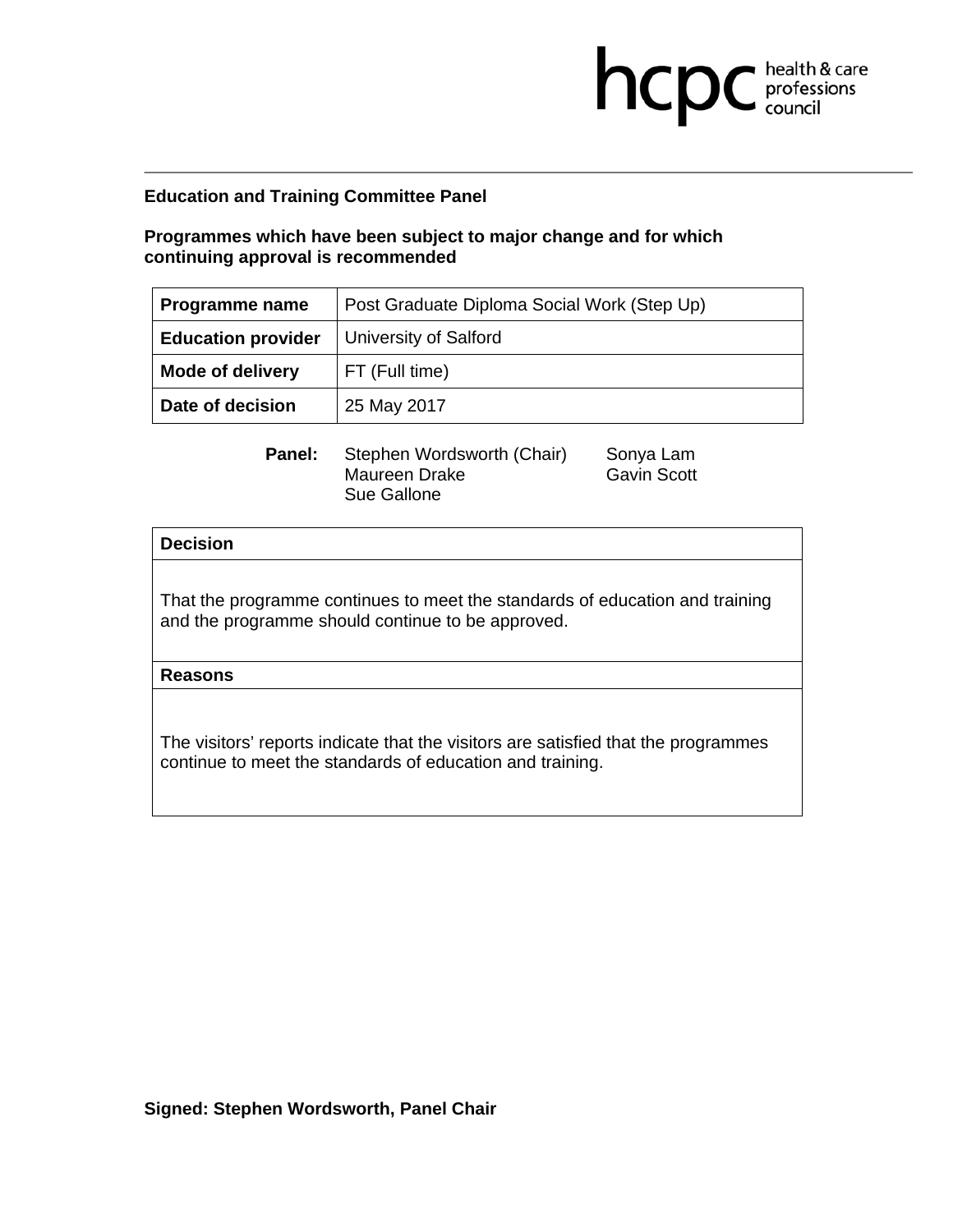**Programmes which have been subject to major change and for which continuing approval is recommended** 

| Programme name            | <b>BA (Hons) Social Work</b>       |
|---------------------------|------------------------------------|
| <b>Education provider</b> | <b>Sheffield Hallam University</b> |
| <b>Mode of delivery</b>   | FT (Full time)                     |
| Date of decision          | 25 May 2017                        |

**Panel:** Stephen Wordsworth (Chair) Sonya Lam Maureen Drake Gavin Scott Sue Gallone

**health & care** 

## **Decision**

That the programme continues to meet the standards of education and training and the programme should continue to be approved.

**Reasons**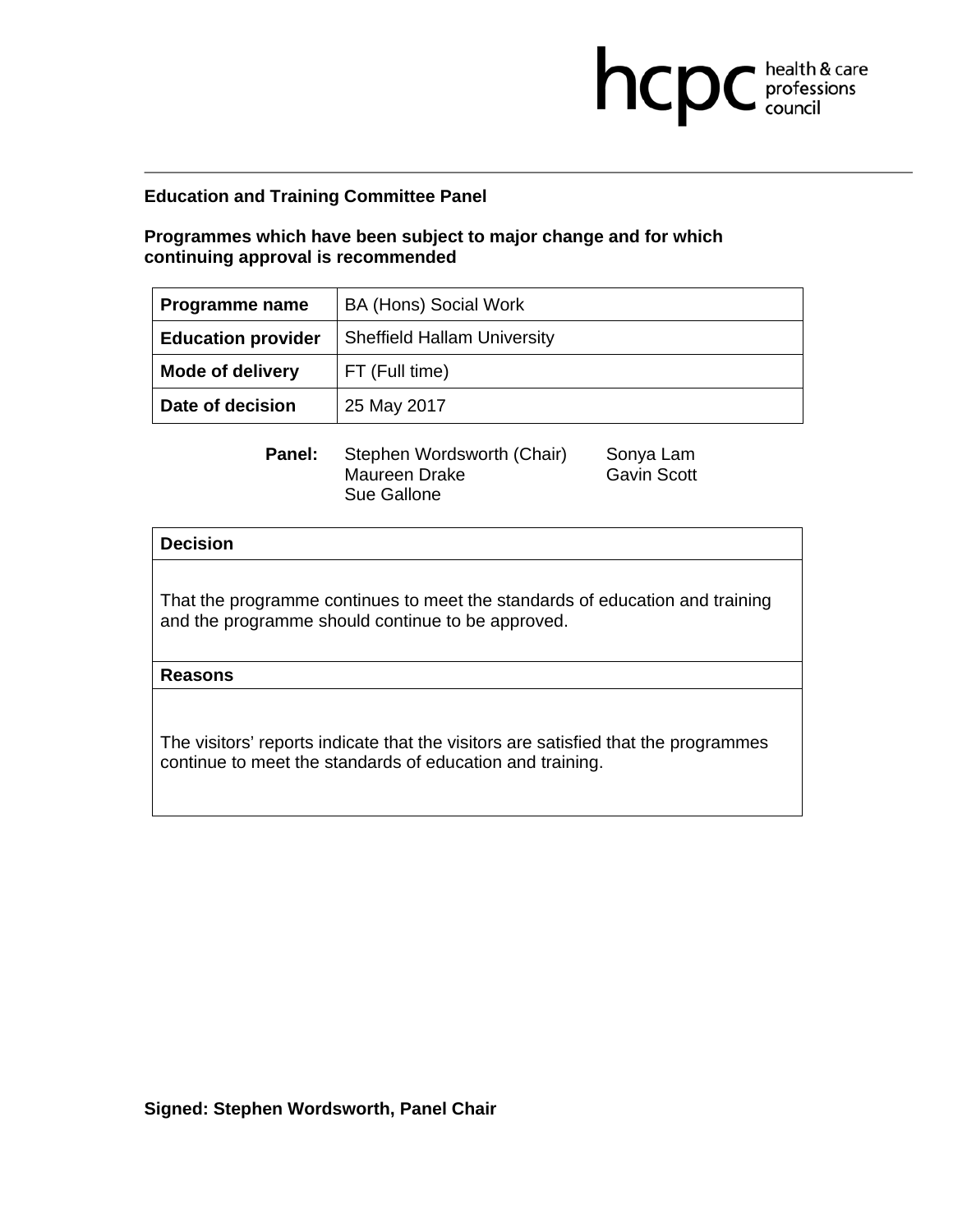**Programmes which have been subject to major change and for which continuing approval is recommended** 

| <b>Programme name</b>     | MSci Healthcare Science (Audiology) |
|---------------------------|-------------------------------------|
| <b>Education provider</b> | University of Southampton           |
| <b>Mode of delivery</b>   | FT (Full time)                      |
| Date of decision          | 25 May 2017                         |

**Panel:** Stephen Wordsworth (Chair) Sonya Lam Maureen Drake Gavin Scott Sue Gallone

**health & care** 

## **Decision**

That the programme continues to meet the standards of education and training and the programme should continue to be approved.

**Reasons**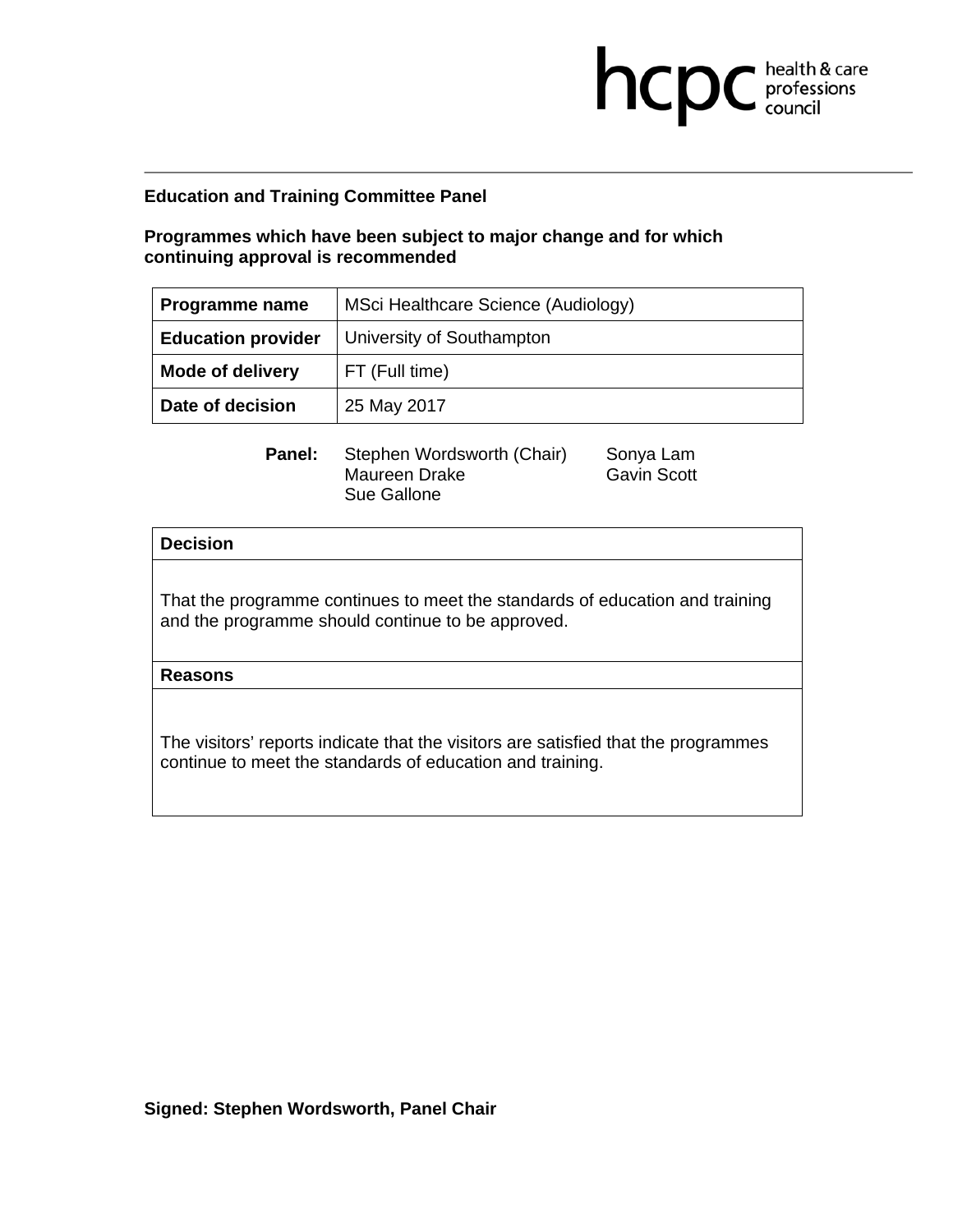# **Programmes which have been subject to major change and for which continuing approval is recommended**

| Programme name            | BSc (Hons) Healthcare Science (Audiology) |
|---------------------------|-------------------------------------------|
| <b>Education provider</b> | University of Southampton                 |
| <b>Mode of delivery</b>   | FT (Full time)                            |
| Date of decision          | 25 May 2017                               |

**Panel:** Stephen Wordsworth (Chair) Sonya Lam Maureen Drake Gavin Scott Sue Gallone

**health & care** 

## **Decision**

That the programme continues to meet the standards of education and training and the programme should continue to be approved.

**Reasons**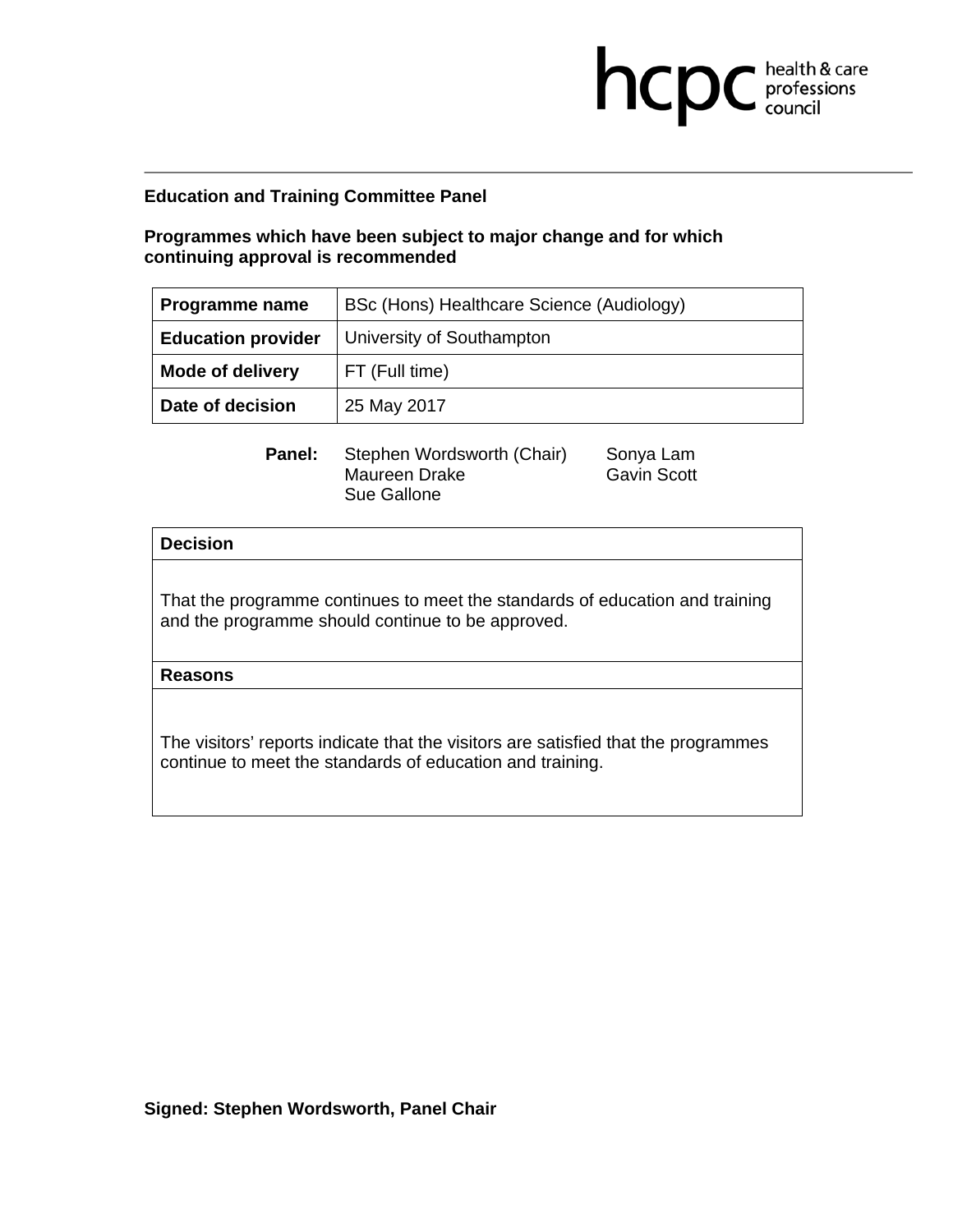**Programmes which have been subject to major change and for which continuing approval is recommended** 

| <b>Programme name</b>     | BSc (Hons) Diagnostic Radiography |
|---------------------------|-----------------------------------|
| <b>Education provider</b> | <b>Teesside University</b>        |
| <b>Mode of delivery</b>   | FT (Full time)                    |
| Date of decision          | 25 May 2017                       |

**Panel:** Stephen Wordsworth (Chair) Sonya Lam Maureen Drake Gavin Scott Sue Gallone

**health & care** 

## **Decision**

That the programme continues to meet the standards of education and training and the programme should continue to be approved.

**Reasons**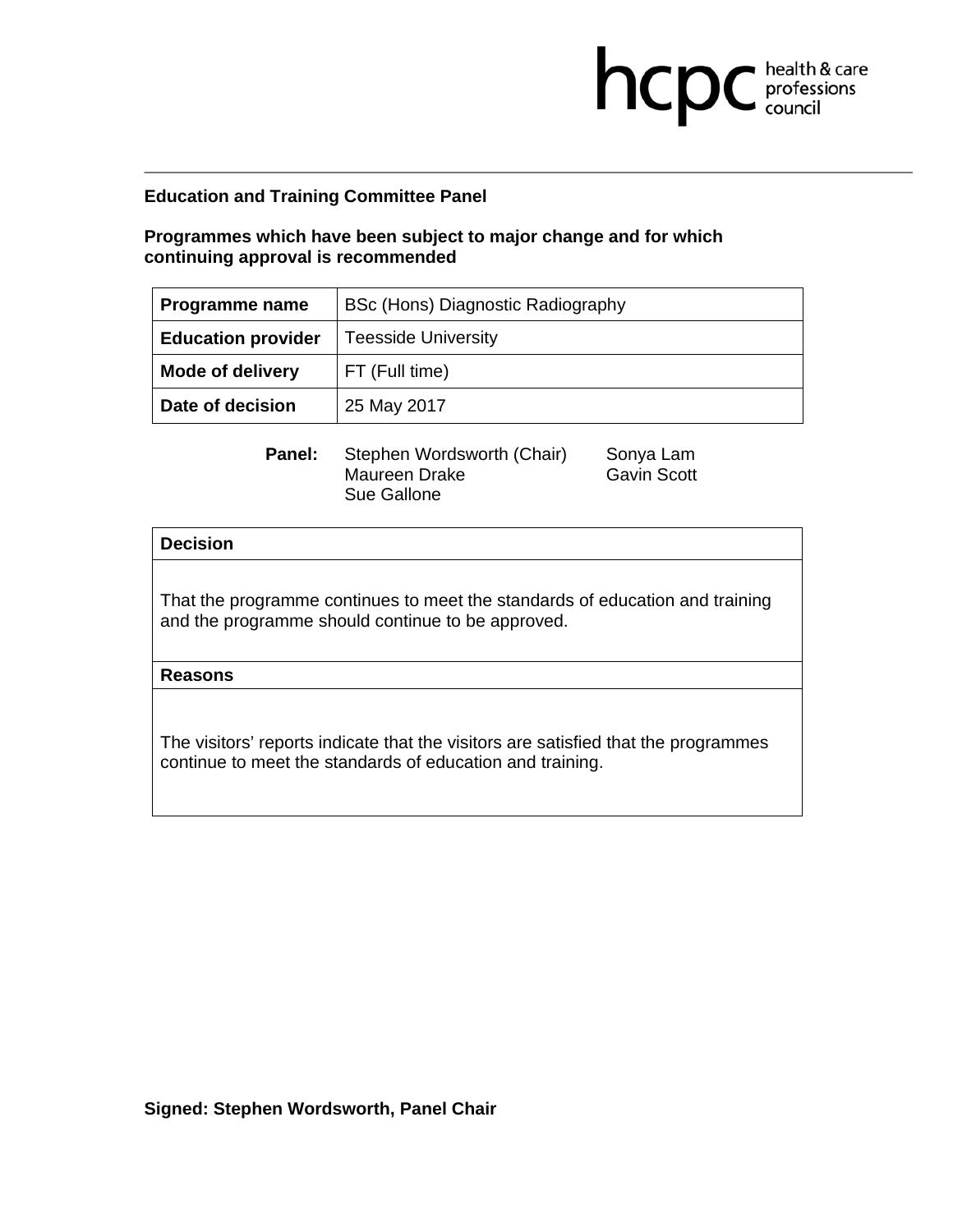**Programmes which have been subject to major change and for which continuing approval is recommended** 

| Programme name            | BSc (Hons) Occupational Therapy |
|---------------------------|---------------------------------|
| <b>Education provider</b> | <b>Teesside University</b>      |
| <b>Mode of delivery</b>   | FT (Full time)                  |
| Date of decision          | 25 May 2017                     |

**Panel:** Stephen Wordsworth (Chair) Sonya Lam Maureen Drake Gavin Scott Sue Gallone

**health & care** 

## **Decision**

That the programme continues to meet the standards of education and training and the programme should continue to be approved.

**Reasons**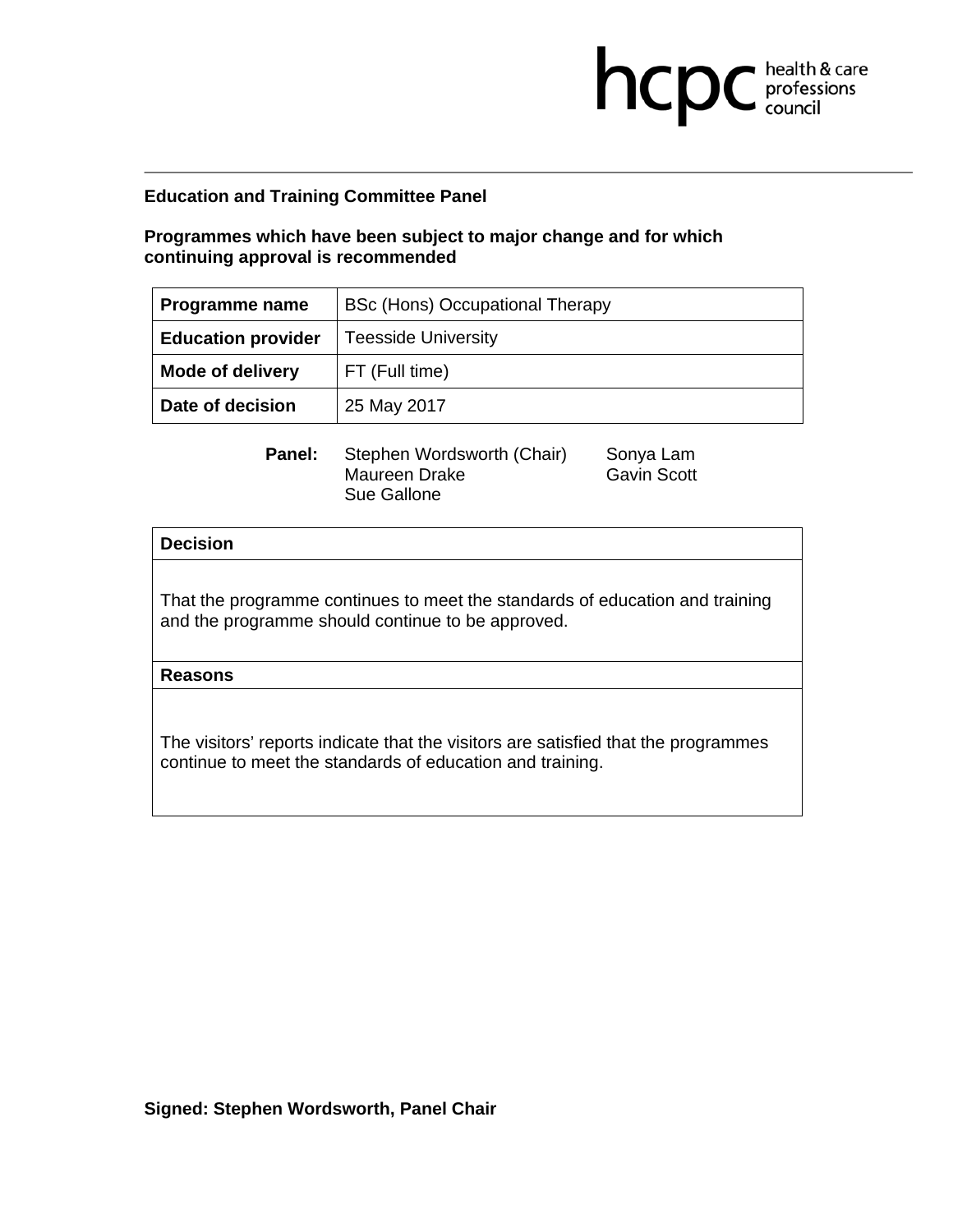**Programmes which have been subject to major change and for which continuing approval is recommended** 

| Programme name            | <b>BA (Hons) Social Work</b> |
|---------------------------|------------------------------|
| <b>Education provider</b> | <b>Teesside University</b>   |
| <b>Mode of delivery</b>   | FT (Full time)               |
| Date of decision          | 25 May 2017                  |

**Panel:** Stephen Wordsworth (Chair) Sonya Lam Maureen Drake Gavin Scott Sue Gallone

**health & care** 

## **Decision**

That the programme continues to meet the standards of education and training and the programme should continue to be approved.

**Reasons**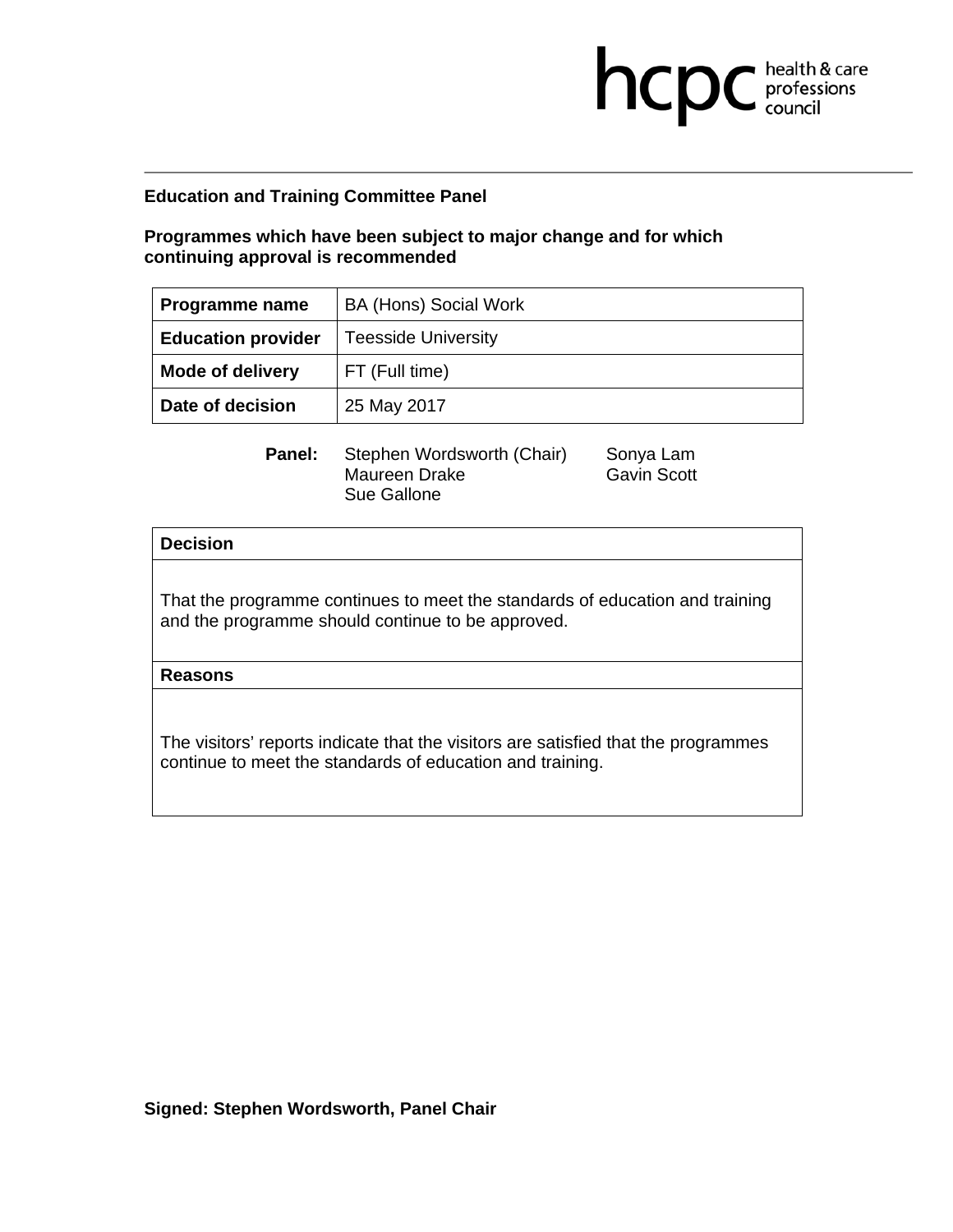**Programmes which have been subject to major change and for which continuing approval is recommended** 

| Programme name            | BA (Hons) in Social Work  |
|---------------------------|---------------------------|
| <b>Education provider</b> | University of East Anglia |
| <b>Mode of delivery</b>   | FT (Full time)            |
| Date of decision          | 25 May 2017               |

**Panel:** Stephen Wordsworth (Chair) Sonya Lam Maureen Drake Gavin Scott Sue Gallone

**health & care** 

## **Decision**

That the programme continues to meet the standards of education and training and the programme should continue to be approved.

**Reasons**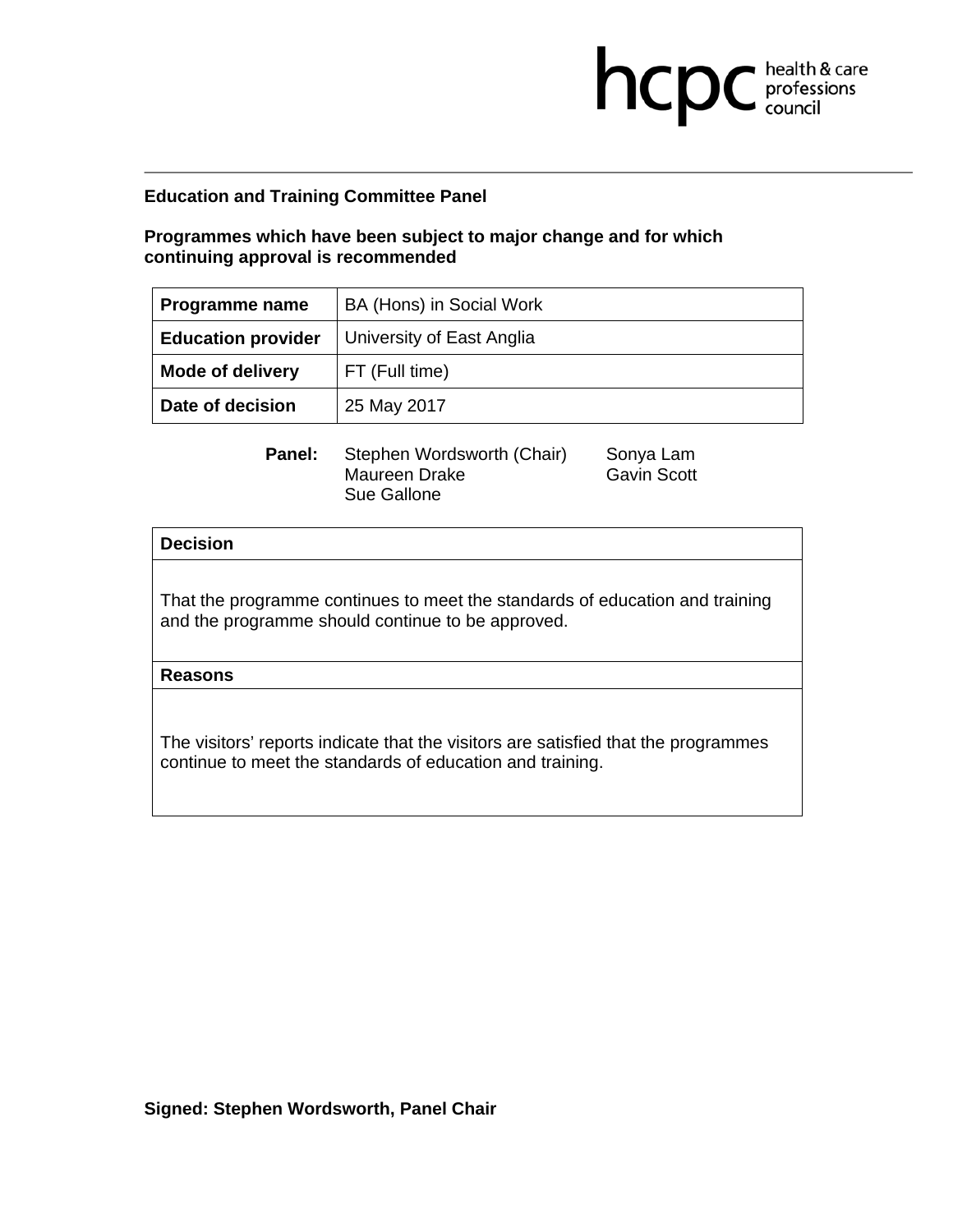**Programmes which have been subject to major change and for which continuing approval is recommended** 

| Programme name            | MA in Social Work         |
|---------------------------|---------------------------|
| <b>Education provider</b> | University of East Anglia |
| <b>Mode of delivery</b>   | FT (Full time)            |
| Date of decision          | 25 May 2017               |

**Panel:** Stephen Wordsworth (Chair) Sonya Lam Maureen Drake Gavin Scott Sue Gallone

**health & care** 

## **Decision**

That the programme continues to meet the standards of education and training and the programme should continue to be approved.

**Reasons**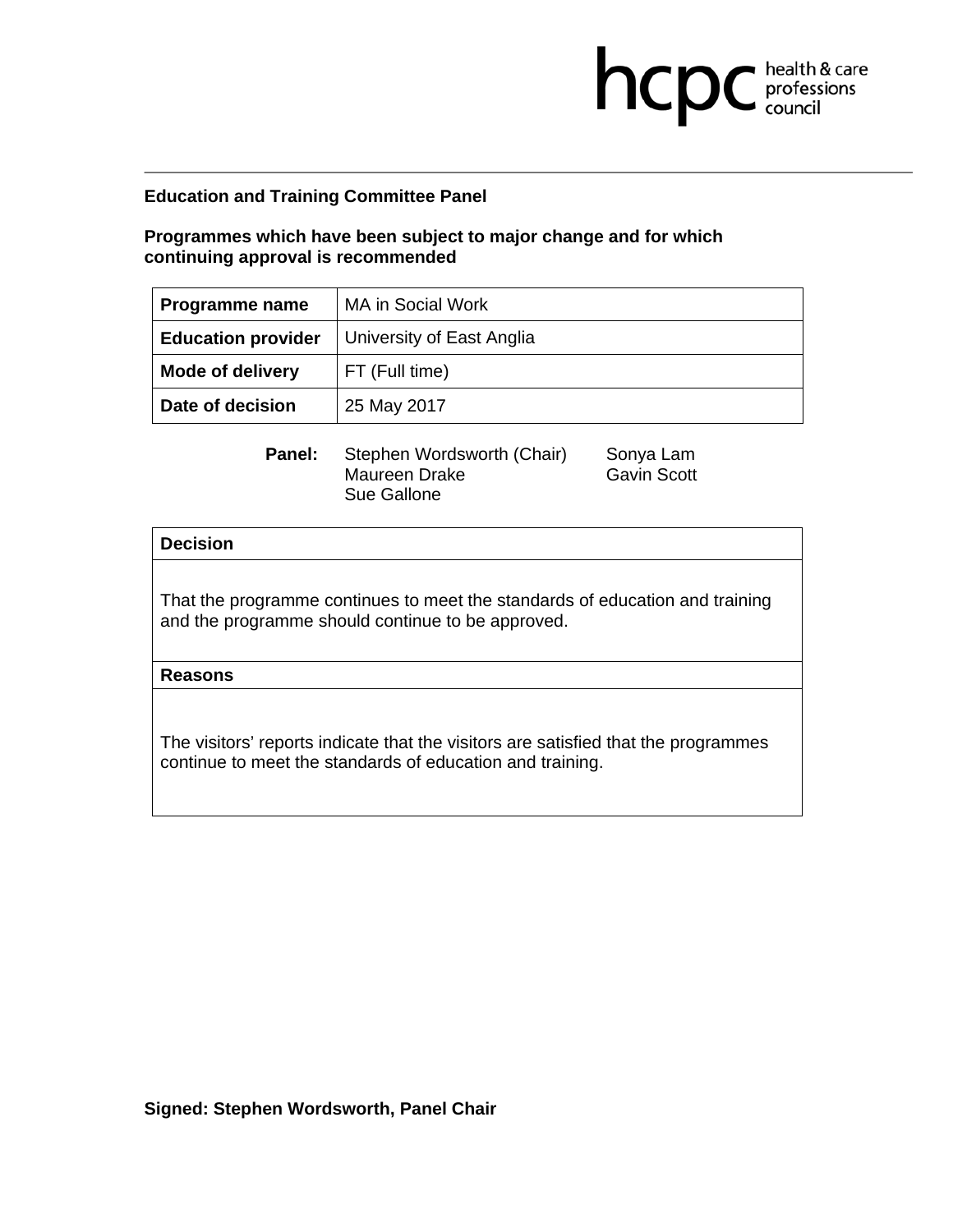# **Programmes which have been subject to major change and for which continuing approval is recommended**

| <b>Programme name</b>     | Professional Doctorate in Counselling Psychology |
|---------------------------|--------------------------------------------------|
| <b>Education provider</b> | University of East London                        |
| <b>Mode of delivery</b>   | FT (Full time)                                   |
| Date of decision          | 25 May 2017                                      |

**Panel:** Stephen Wordsworth (Chair) Sonya Lam Maureen Drake Gavin Scott Sue Gallone

**health & care** 

## **Decision**

That the programme continues to meet the standards of education and training and the programme should continue to be approved.

**Reasons**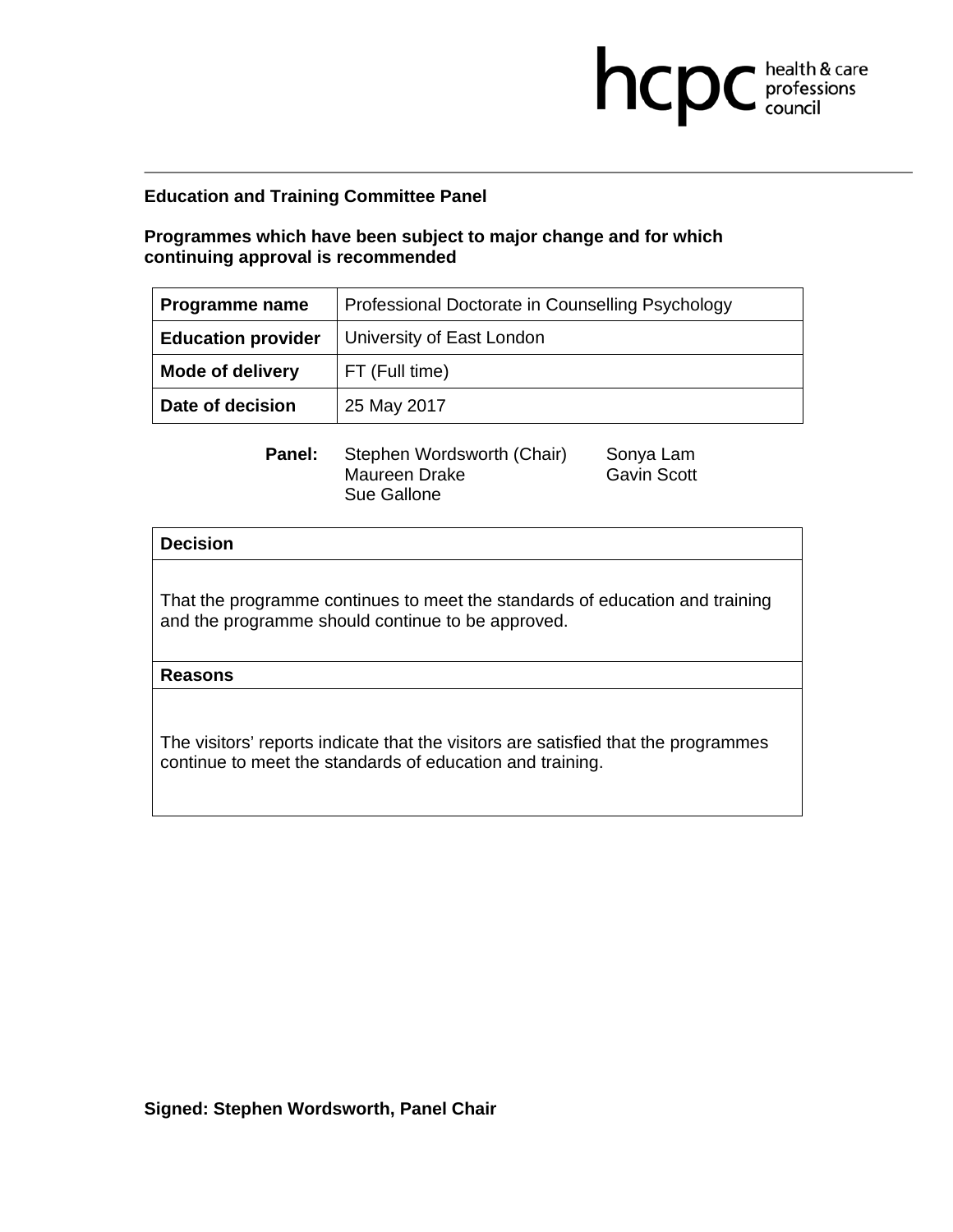# **Programmes which have been subject to major change and for which continuing approval is recommended**

| Programme name            | Professional Doctorate in Counselling Psychology |
|---------------------------|--------------------------------------------------|
| <b>Education provider</b> | University of East London                        |
| <b>Mode of delivery</b>   | PT (Part time)                                   |
| Date of decision          | 25 May 2017                                      |

**Panel:** Stephen Wordsworth (Chair) Sonya Lam Maureen Drake Gavin Scott Sue Gallone

**health & care** 

## **Decision**

That the programme continues to meet the standards of education and training and the programme should continue to be approved.

**Reasons** 

The visitors' reports indicate that the visitors are satisfied that the programmes continue to meet the standards of education and training.

**Signed: Stephen Wordsworth, Panel Chair**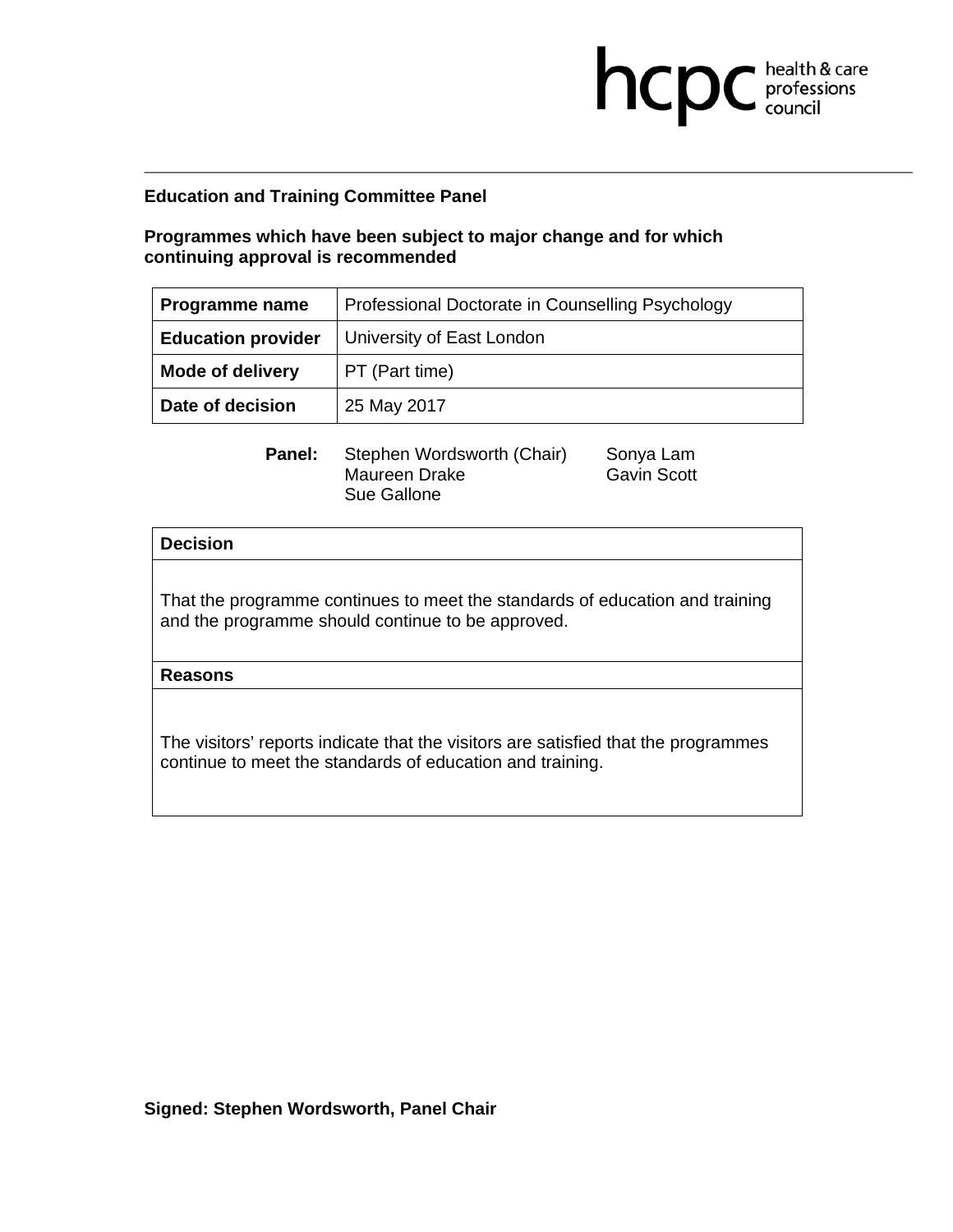**Programmes which have been subject to major change and for which continuing approval is recommended** 

| Programme name            | <b>MA Music Therapy</b>                    |
|---------------------------|--------------------------------------------|
| <b>Education provider</b> | University of the West of England, Bristol |
| <b>Mode of delivery</b>   | PT (Part time)                             |
| Date of decision          | 25 May 2017                                |

**health & care** 

**Panel:** Stephen Wordsworth (Chair) Sonya Lam Maureen Drake Gavin Scott Sue Gallone

**Decision** 

That the programme continues to meet the standards of education and training and the programme should continue to be approved.

**Reasons**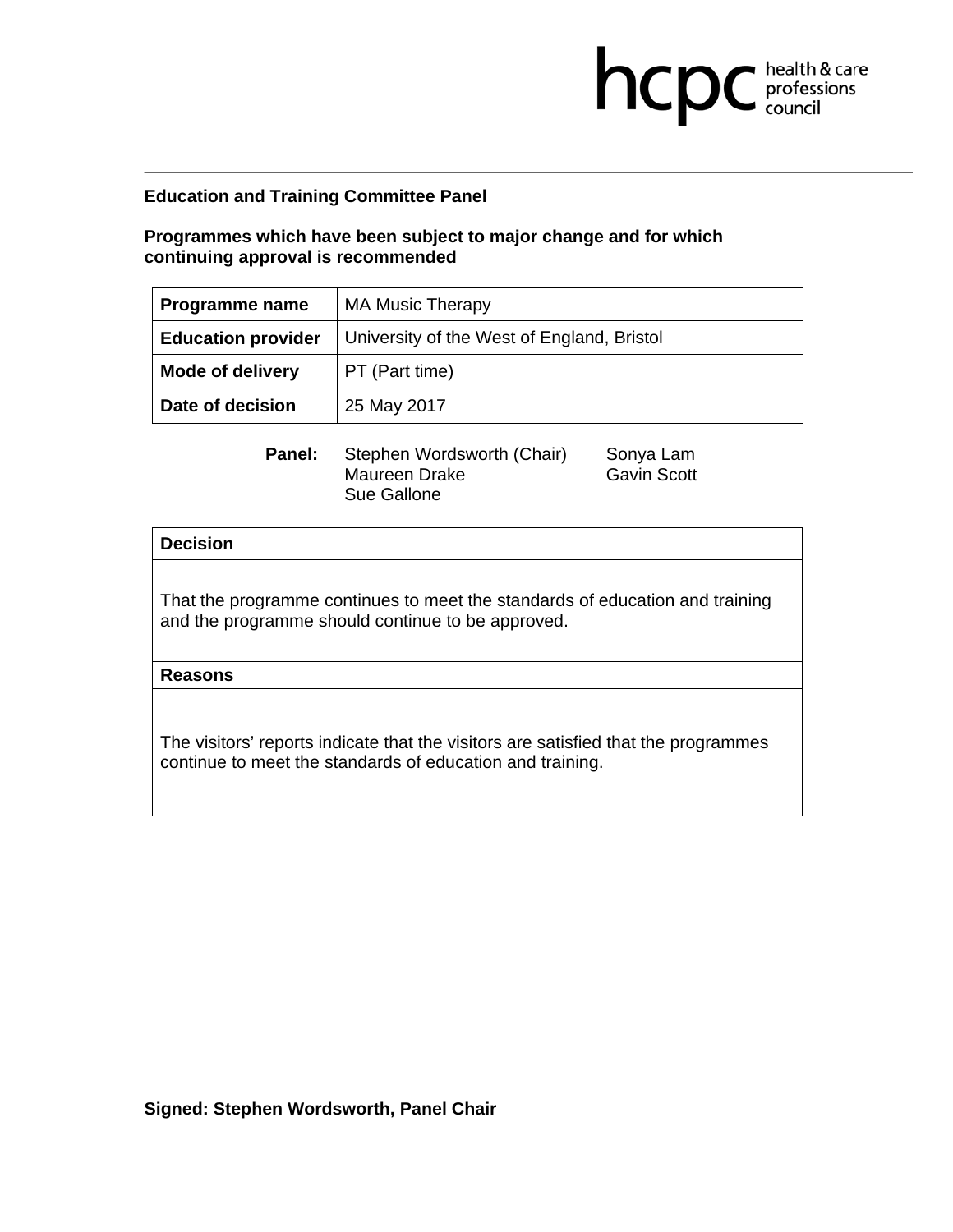**Programmes which have been subject to major change and for which continuing approval is recommended** 

| Programme name            | BSc (Hons) Occupational Therapy            |
|---------------------------|--------------------------------------------|
| <b>Education provider</b> | University of the West of England, Bristol |
| <b>Mode of delivery</b>   | FT (Full time)                             |
| Date of decision          | 25 May 2017                                |

**Panel:** Stephen Wordsworth (Chair) Sonya Lam Maureen Drake Gavin Scott Sue Gallone

**health & care** 

## **Decision**

That the programme continues to meet the standards of education and training and the programme should continue to be approved.

**Reasons**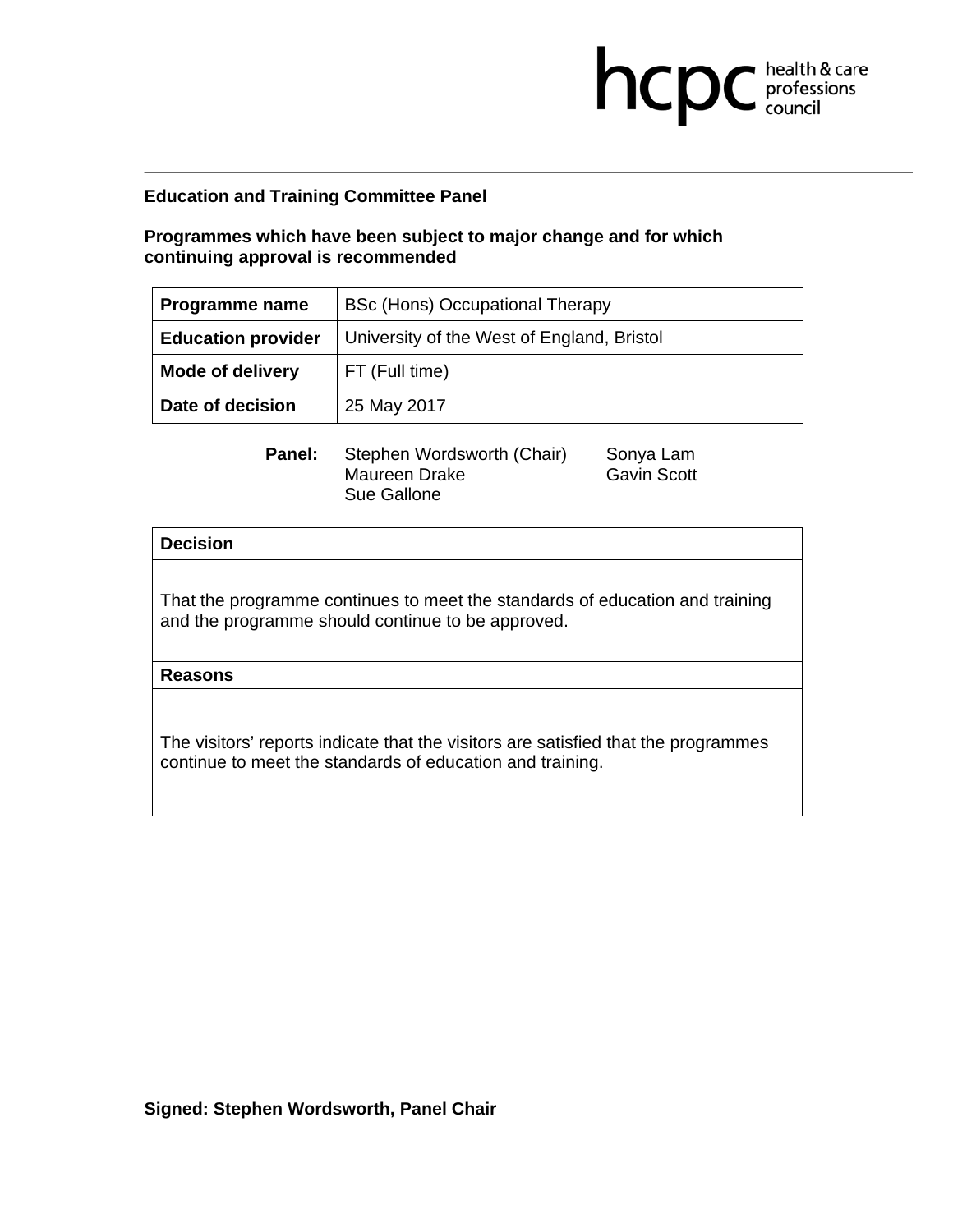**Programmes which have been subject to major change and for which continuing approval is recommended** 

| <b>Programme name</b>     | <b>BSc (Hons) Social Work</b> |
|---------------------------|-------------------------------|
| <b>Education provider</b> | <b>Wiltshire College</b>      |
| <b>Mode of delivery</b>   | FT (Full time)                |
| Date of decision          | 25 May 2017                   |

**Panel:** Stephen Wordsworth (Chair) Sonya Lam Maureen Drake Gavin Scott Sue Gallone

**health & care** 

## **Decision**

That the programme continues to meet the standards of education and training and the programme should continue to be approved.

**Reasons**